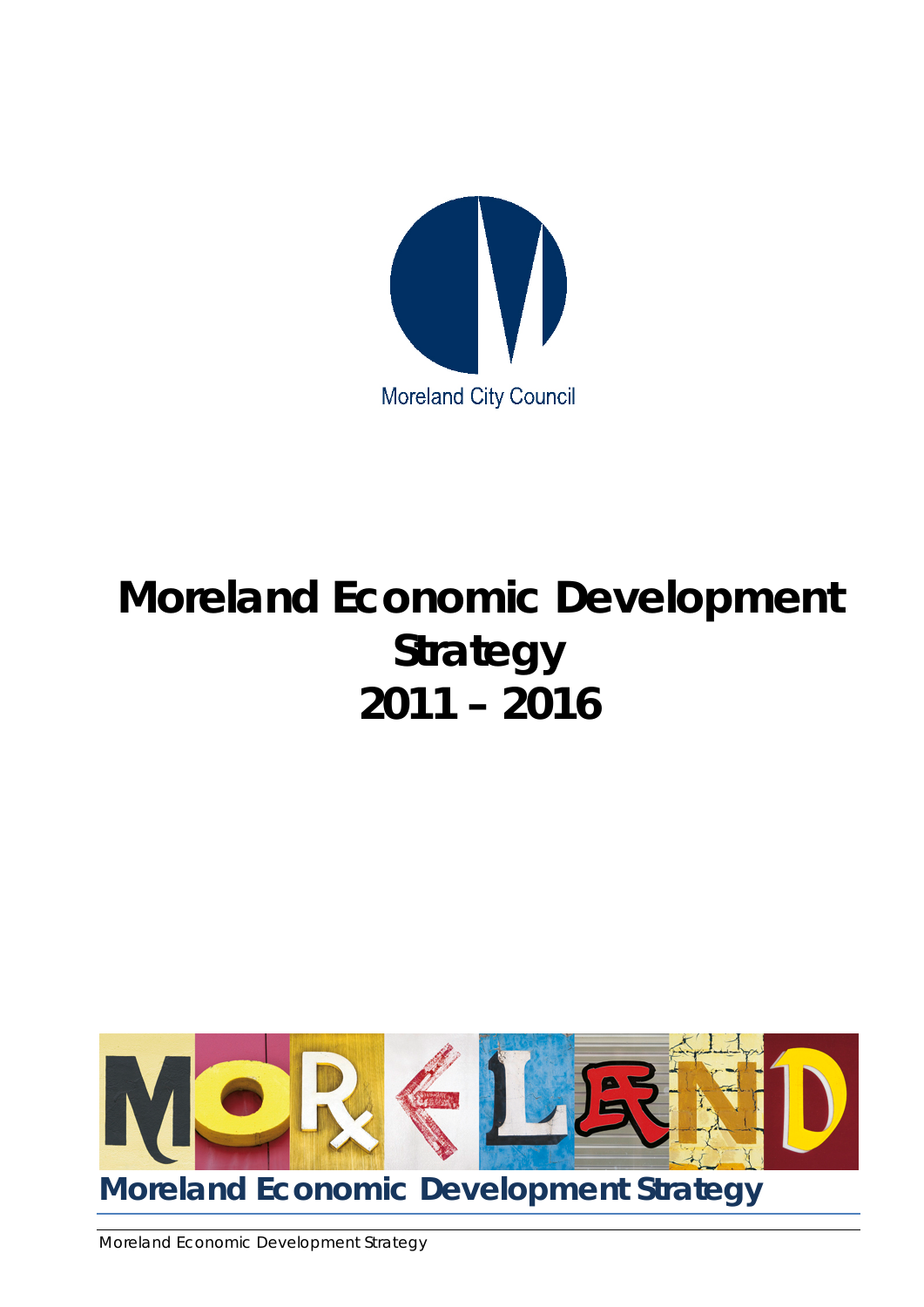| <b>Executive Summary</b>                                                                                                                                                                                 | 3                          |
|----------------------------------------------------------------------------------------------------------------------------------------------------------------------------------------------------------|----------------------------|
| Introduction                                                                                                                                                                                             | 7                          |
| Background<br>Defining Council's Role                                                                                                                                                                    | 7<br>$\overline{7}$        |
| <b>Key Economic Drivers</b>                                                                                                                                                                              | 8                          |
| Local Industry<br>Local Resident Labour Force                                                                                                                                                            | 8<br>9                     |
| <b>Economic Development Outlook</b>                                                                                                                                                                      | 10                         |
| <b>Competitive Advantages</b><br>Key Challenges                                                                                                                                                          | 10<br>11                   |
| <b>A Smart Growth Future</b>                                                                                                                                                                             | 12                         |
| Economic Development Vision for Moreland<br>Goals<br>Smart Growth Principled Approach<br><b>Strategic Directions</b>                                                                                     | 12<br>13<br>13<br>14       |
| <b>Implementation Plan</b>                                                                                                                                                                               | 15                         |
| Strategy 1.0 - Leadership & Policy<br>Strategy 2.0 - Business Support<br>Strategy 3.0 - Investment & Jobs Attraction<br>Strategy 4.0 - Place Making & Activation<br>Strategy 5.0 - Workforce Development | 15<br>19<br>23<br>26<br>31 |
| <b>Monitoring &amp; Evaluation</b>                                                                                                                                                                       | 35                         |
| Monitoring<br>Evaluation                                                                                                                                                                                 | 35<br>35                   |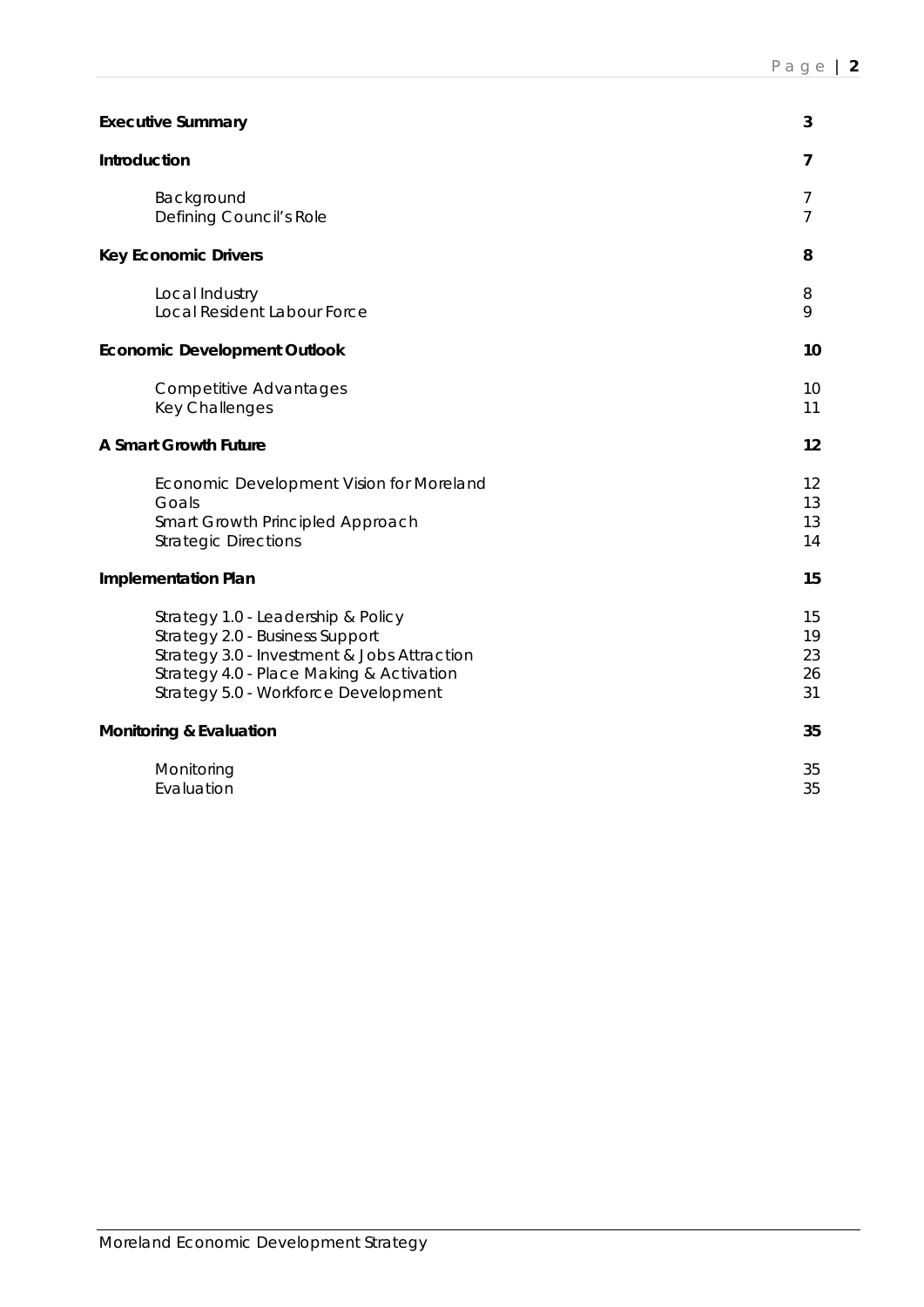# **Executive Summary**

# **Background**

Council's 2009-2013 vision for Moreland is to achieve a more socially and environmentally just and sustainable city. To achieve this, Council will partner the community to be a city that is lively, proud and celebrates its diversity, caring and respecting all of its citizens.

Council recognises the valuable role local businesses plays in achieving a just and sustainable city and has placed a high priority on proactive policies and actions to improve investment, employment and business performance across Moreland.

To guide its efforts, Council has established a new Economic Development Department and requested a five year Moreland Economic Development Strategy (The Strategy) be established outlining its vision, goals and strategic directions for its Economic Development agenda.

The Strategy will also compliment and drive Council's efforts to achieve its overall community vision, meet its goals and ultimately deliver on commitments outlined in the Moreland City Council Plan 2009-2013.

### Consultation & Research

The draft Moreland Economic Development Strategy has been developed following consultation and feedback from the Moreland Business Advisory group, other local business operators, Councillors and Council staff.

Further analysis was undertaken including a review of the local economy and relevant federal, state and regional economic strategies.

Finally, this analysis included a review of relevant Council strategies and policies including;

- Council Plan 2009-2013
- Economic Development Action Plan 2006 2009
- Municipal Strategic Statement
- Structure Plans Coburg, Glenroy and Brunswick
- Industrial Land Use Strategy 2004
- Integrated Transport Strategy 2010 2019
- Health & Wellbeing Plan 2010 2014
- Climate Action Plan 2007 2012
- Procurement Policy 2009
- Arts Strategy 2006 2010
- Employment Strategy 2004
- Youth Strategy 2004-2009

#### Economic Context

Through this analysis and consultation four key challenges have been identified:

1. Moreland continues to be an economy in transition. Whilst the main driver of the local economy continues to be manufacturing this is a sector that is clearly in decline. Given that manufacturing is still the single biggest contributor to the local economy: employment (18%), output (39%), exports (70%) and value add (22%), this is significant issue. The challenge for Moreland is not only to assist this sector to move to a more knowledge based sector, but to also reduce this reliance by growing and diversifying the remainder of the economy, particularly in the areas of: property and business services; construction; health and community services; and education. Given the forecasted population growth, it will also be important to grow the retail sector to ensure that the diversity and range of goods and services of our expanding population are met. A great deal of investment is required in order to bring these opportunities to fruition.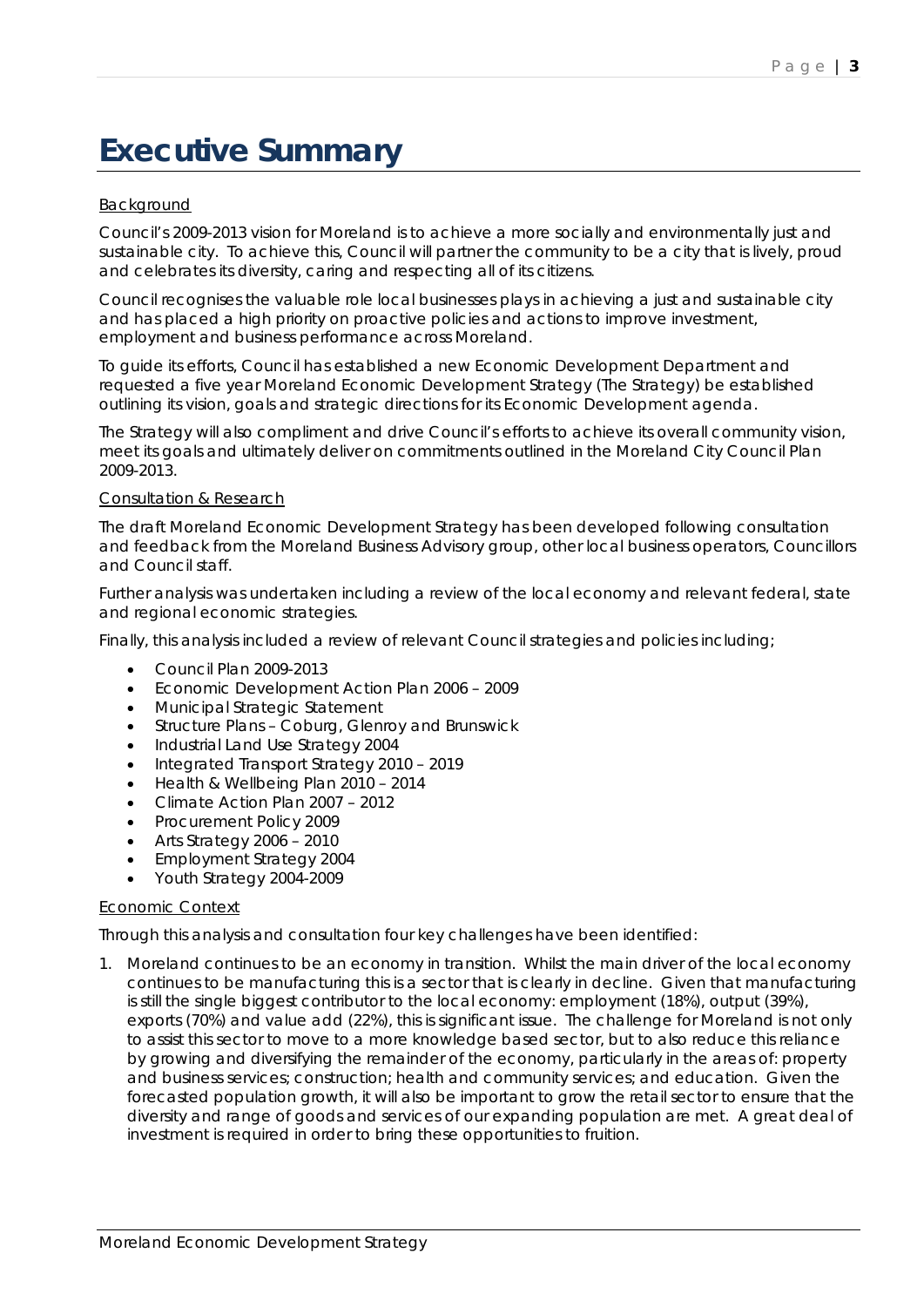- 2. Of the 10,128 businesses in Moreland the typical profile of a business is a self employed person (61%) with a turnover of less than \$100,000 per annum (48%). Even at the next level most employing businesses only employ 1-4 persons (26%) and have a turnover of between 100,000 to \$500,000 per annum (35%). This presents a key challenge for Moreland in terms of assisting businesses to increase their output and creating the opportunity of expanding the number of employees they require, while recognising that further assistance in start-up businesses (self employed businesses) is also required.
- 3. The continuing gap between the employment sought by our workforce and the jobs on offer is a daily brain drain for Moreland. Each day thousands of Moreland residents commute outside the municipality for work. The challenge therefore is to provide not only more jobs (30,000) but to ensure that these opportunities align with our workforce skills, namely in the areas of: professional, scientific and technical services; education and training; financial and insurance services; accommodation, cafes and restaurants; health care and social assistance; public administration and safety; and retail.
- 4. Moreland's key SEIFA indexes (index of relative socio economic disadvantage) highlight that it is an area of mixed socio-economic advantage and disadvantage and therefore there is a need to ensure that access to local employment opportunities are made available for all in the community. A stronger relationship between local employers, local job seekers and education and training services providers to create these opportunities is essential.

#### Economic Development Vision

By 2016, the City of Moreland will have a sustainable economy where local enterprise is supported; where job growth and local employment opportunities exceed the metropolitan average; where the natural environment is not compromised by economic growth; where appropriate investment is welcomed and facilitated and where local businesses are capable of succeeding in the global market place.

#### Key Goals

In order to achieve this vision and address the challenges outlined above the Moreland Economic Development Strategy will provide a framework for the economic development program and partners to lead the Moreland community towards:

Goal 1: Increase local job opportunities for resident workforce

*Measure – Increased local employment ratio to 0.60 by 2016*

Goal 2: Increase the economic output of local business

*Measure – Increased percentage share of Gross Regional Product generated by business and industry within Melbourne's North to 10% by 2016*

Goal 3: Increase quality investment in the public and private realm

*Measure – Increase in Moreland's percentage share of capital investment in inner Melbourne to 15% by 2016*

Goal 4: Unemployment rate below the metropolitan average with a reduction in unemployment rates in each of Moreland's SLA's.

> *Measure – Reduction in unemployment in Moreland to below the Melbourne metropolitan average by 2016*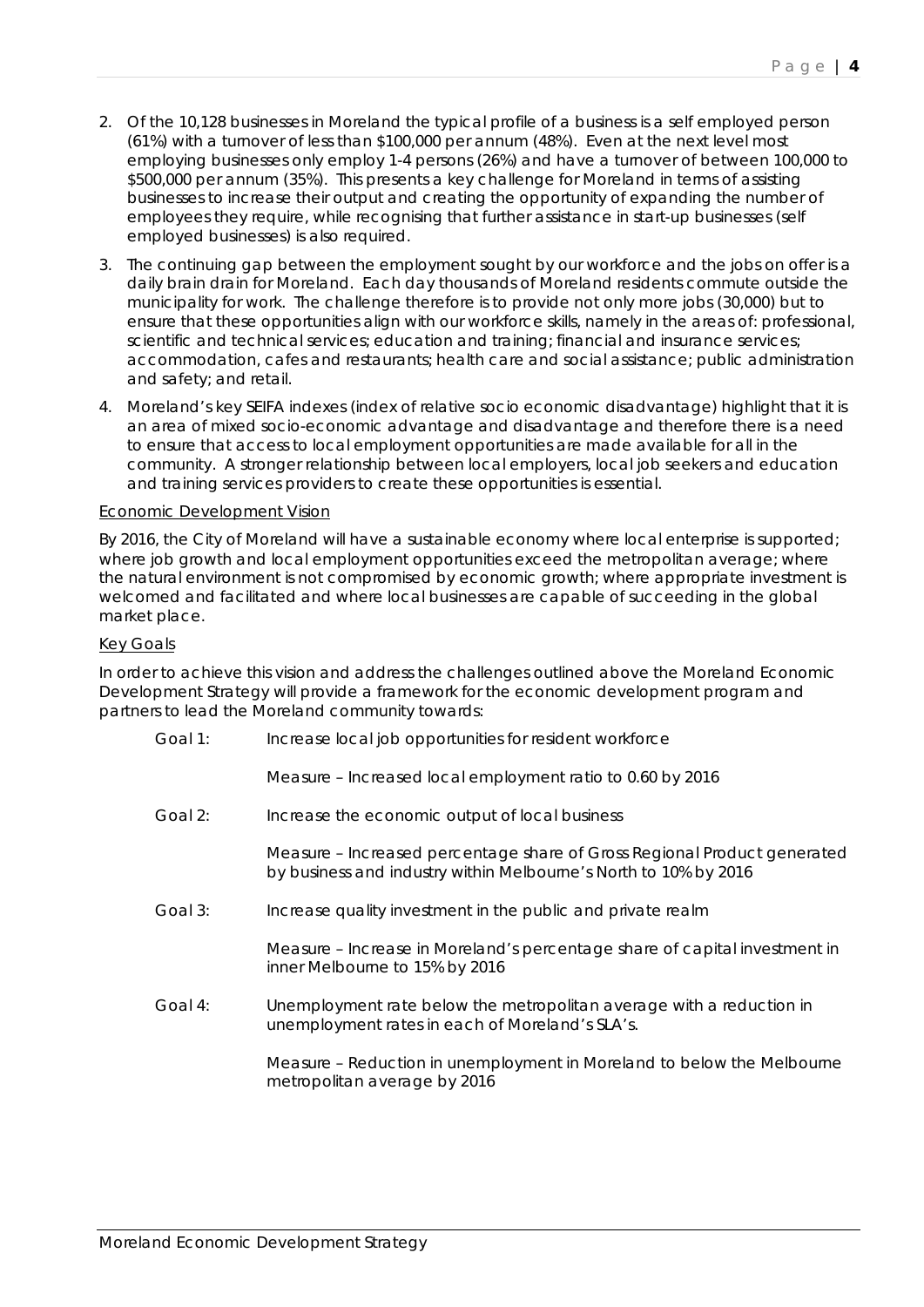# **Strategic Directions**

In pursuit of Moreland's Economic Development vision and goals the following five strategic directions will guide Councils economic development efforts over the coming five years.

| Strategy 1.0 | Leadership and Policy          |
|--------------|--------------------------------|
| Strategy 2.0 | <b>Business Support</b>        |
| Strategy 3.0 | Investment and Jobs Attraction |
| Strategy 4.0 | Place Making and Activation    |
| Strategy 5.0 | Workforce Development          |

Within each key strategic direction lie a number of key objectives and proposed actions. The Economic Development Strategy will be flexible in its delivery and include an annual assessment of these objectives and actions depending on the specific issues impacting the community at the time. However, the strategic directions are proposed to remain in place for the duration of the strategy providing the robust framework to focus Council's efforts necessary to achieve the goals and vision outlined.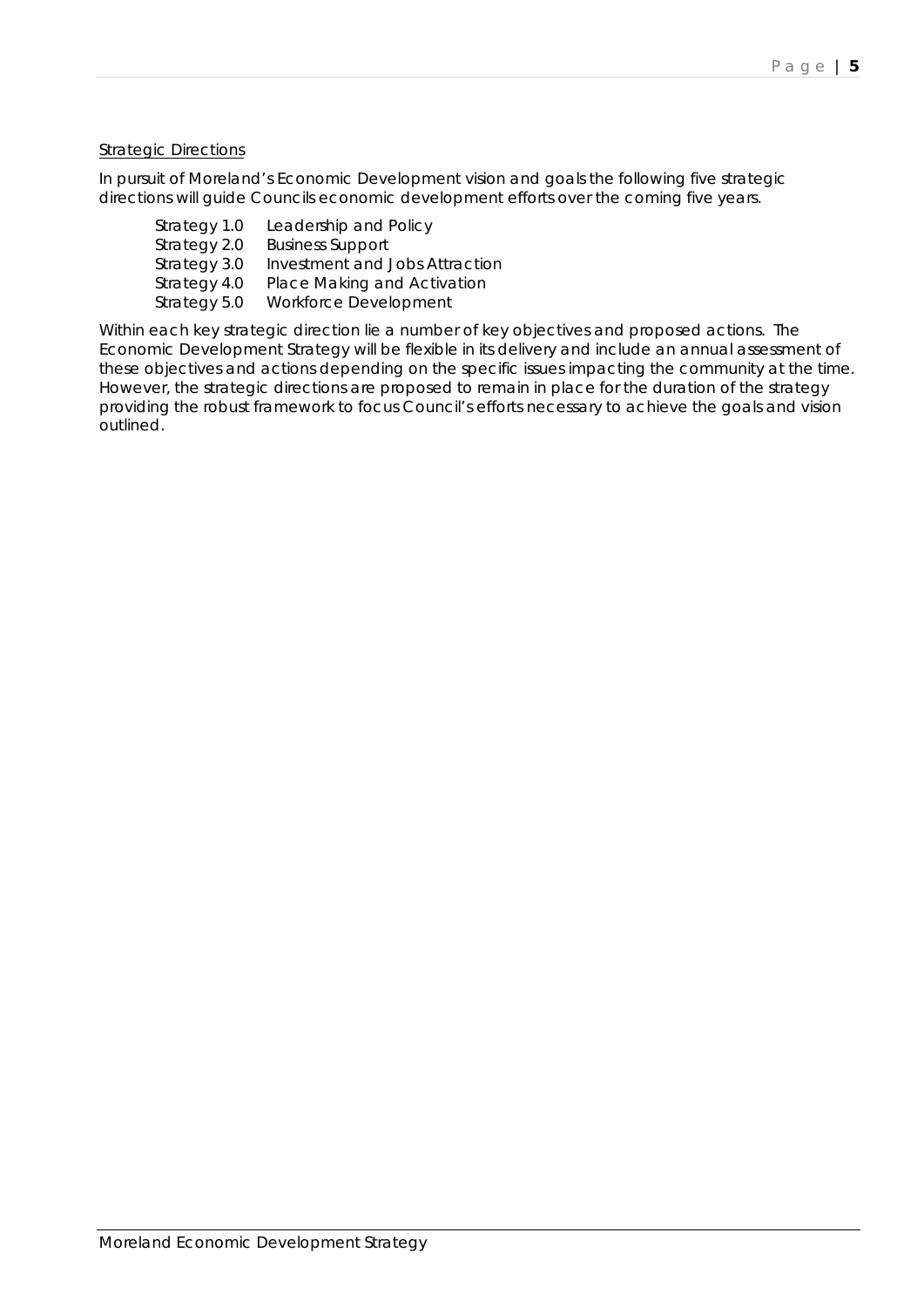By 2016, the City of Moreland will have a sustainable economy where local enterprise is supported; where job growth and local employment opportunities exceed the metropolitan average; where the natural environment is not compromised by economic growth; where appropriate investment is welcomed and facilitated and where local businesses are capable of succeeding in the global market place.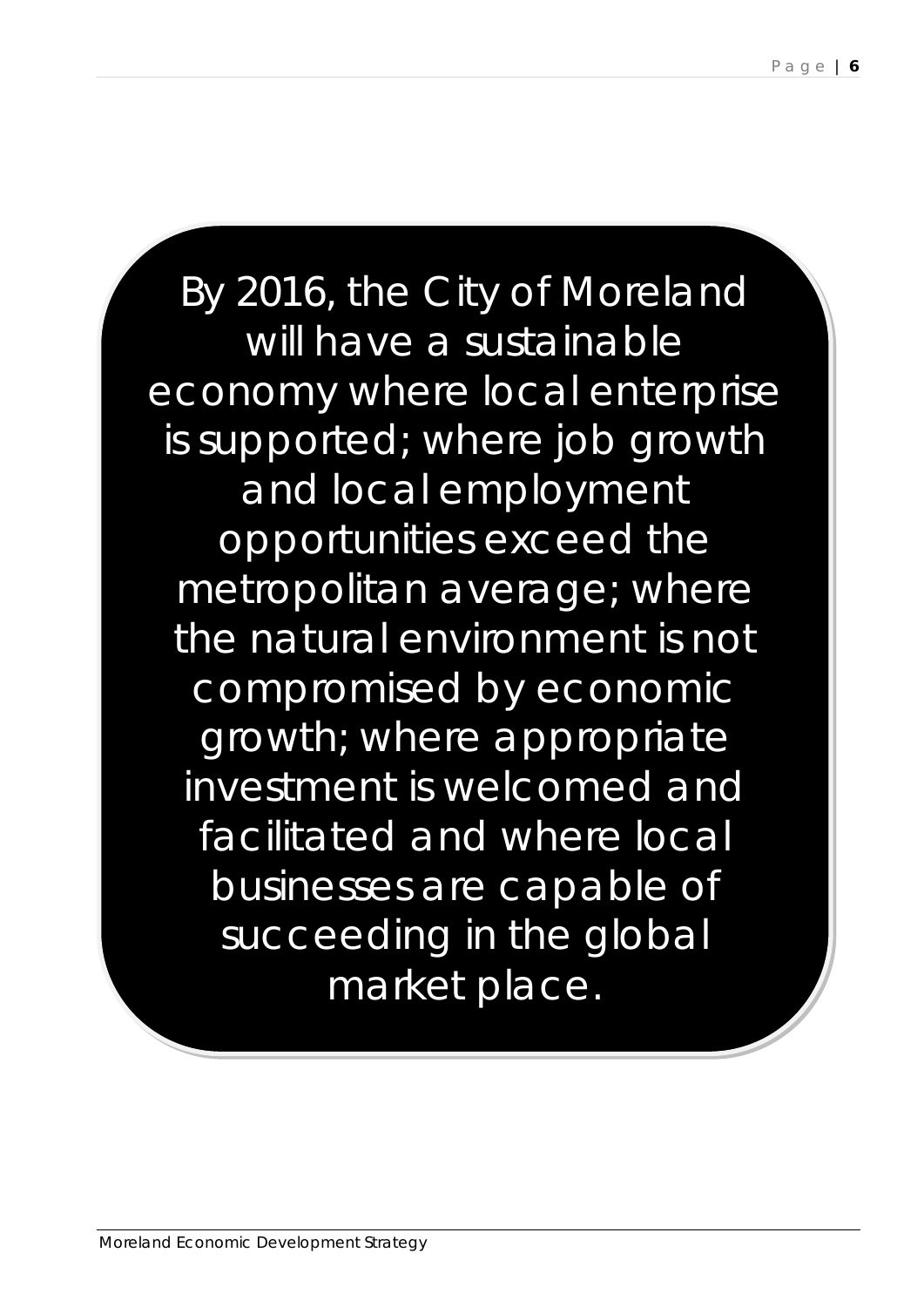# **Introduction**

# **Background**

Moreland City Council's 2009-2013 vision for Moreland is to achieve a more socially and environmentally just and sustainable city. To achieve this, Council will partner the community to be a city that is lively, proud and celebrates its diversity, caring and respecting all of its citizens.

A critical element of Moreland's community is its local business community. Local businesses play a key role in driving the economic and social health of the wider community. Local businesses provide the community with local access to goods and services, local employment, wealth creation and opportunity. Local businesses in Moreland are very much a part of our understanding of "the Moreland community".

Moreland Council recognises the valuable role local businesses plays in achieving a just and sustainable city and is placing a high priority on proactive policies and actions to improve investment, employment and business performance across Moreland.

To guide its efforts, Council has established a new Economic Development Department and requested a five year Economic Development Strategy (The Strategy) be established outlining its vision, goals and strategic directions for its Economic Development agenda.

The Strategy will also compliment and drive Council's efforts to achieve its overall community vision, meet its goals and ultimately deliver on commitments outlined in the Moreland City Council Plan 2009-2013.

The Strategy is divided into the following sections:

- Key Economic Drivers
- Economic Development Outlook
- A Smart Growth Future
- Implementation Plan
- Monitoring & Evaluation

The Strategy will be implemented by Council in partnership with local industry, regional partners and key State and Federal government agencies.

#### **Defining Council's Role**

Local economic development and Council's role in it stems from the premise that local productivity is one of the keys to community prosperity and wellbeing.

Typically, the private sector is the most significant contributor to local economic development and its primary involvement in developing business, and hence the economy, is driven by the desire to accumulate wealth. Council has acknowledged however, that it has a significant role and responsibility within the context of Councils wider sustainability objectives, to influence and leverage the private sector's motivation to accumulate wealth, which in turn can generate sustainable local economic development, wealth and employment opportunities for its community.

For Council, principally this will involve creating the right conditions and physical environment for business success. This includes supporting the growth and development of existing business, investing in high quality development and attracting new investment into the region that meets the needs and expectations of the local community.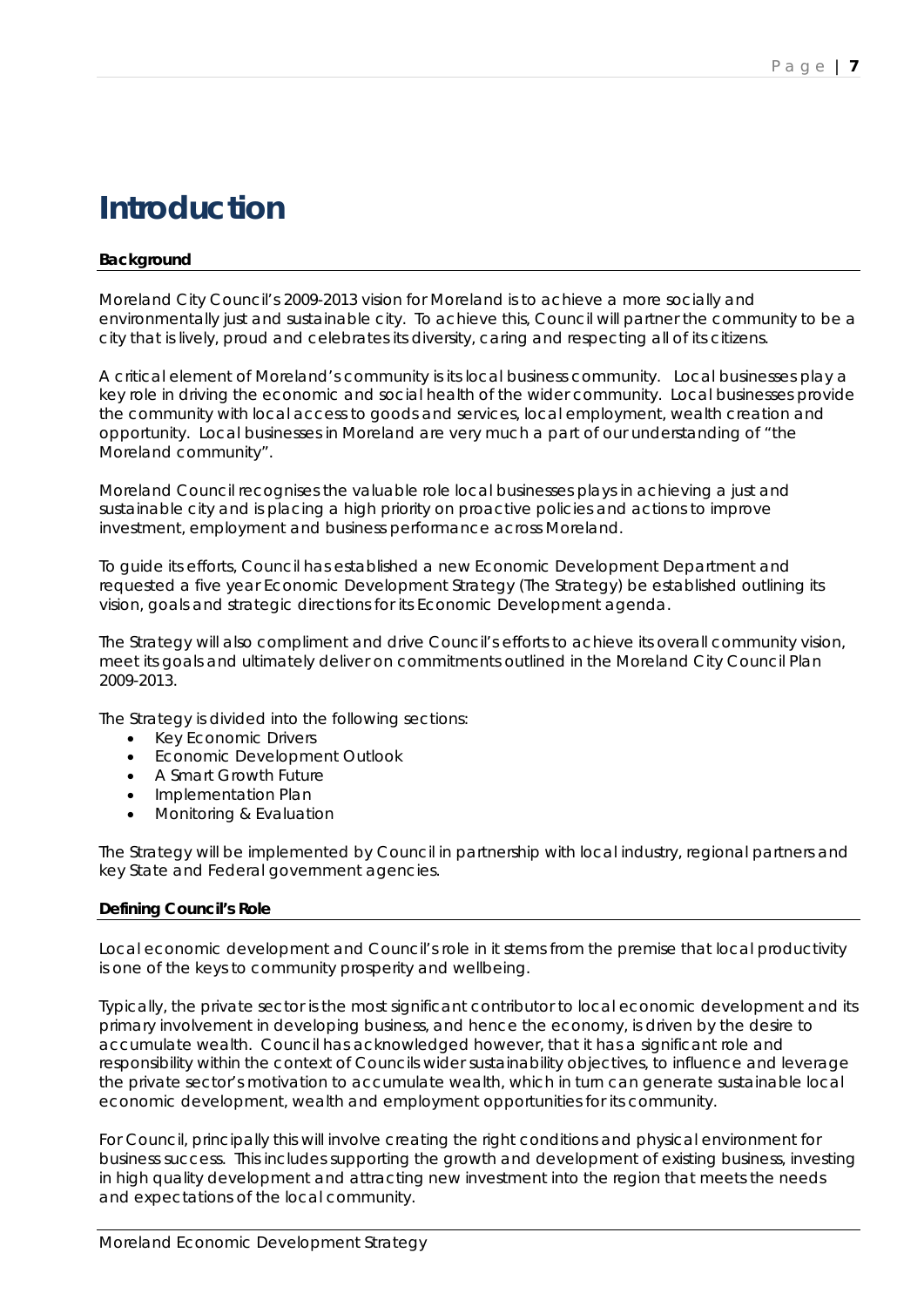# **Key Economic Drivers**

# **Local Industry**

Total Number of businesses – 10,128 (ABS Business Register 2006)

- Property and Business Services 24%
- Construction 15%
- Retail 15%
- Transport and Storage 12%

Total Number of jobs – 29,764 (30,968 in 2001)

- Manufacturing 18% (25% in 2001)
- Retail 17% (17% in 2001)
- Health and Community Services 14% (11% in 2001)

#### Size of business

- 87% employ less than 4 people (61% sole operators)
- 12% employ between 5 to 49 people
- $\bullet$  1% employ 50+

#### Business Turnover

- 90% turnover less than \$1 million per annum
- 48% turnover less than \$100,000 per annum

#### Economic Output

- Gross Regional Product \$3.8 billion (\$2.7b in 2001)
- Total output \$8.2 billion (\$7.1b in 2001)
- Total wages and salaries \$2.0 billion (\$1.5 billion in 2001)
- Total value added by industry \$3.2 billion (\$2.3 billion in 2001)

Key drivers of the economy

- Property and business services
- **Manufacturing**
- Retail trade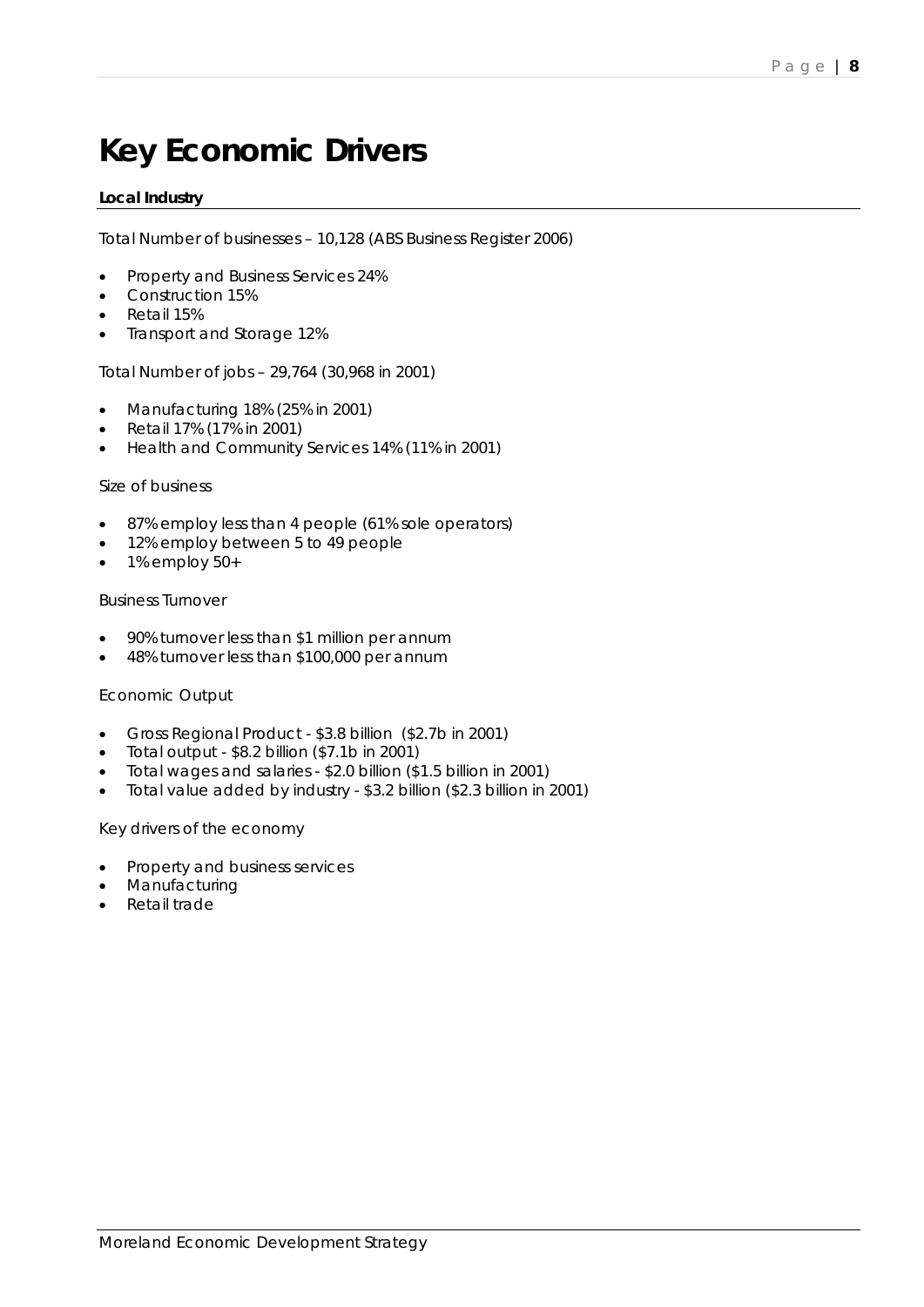### **Local Resident Labour Force**

(residents who live and work in Moreland or elsewhere)

Total number of resident labour force – 63,032

- 10,000+ residents work in Moreland
- 20,000+ residents work in Melbourne CBD
- 30,000+ residents work in surrounding municipalities

#### Employment Status

- 94.0% of the labour force are employed (94.6% in MSD)
- 6.0% are unemployed (5.4% in MSD)
- 19,114 of the resident labour force are employed part time (31.3%)
- 38,343 of the resident labour force are employed full time (60.8%)

Business Employment of Resident Labour Force

- 10.2% Health Care
- 10.1% Manufacturing
- 10.0% Retail

Occupations of Resident Labour Force

- 25.5% Professionals
- 18.0% Clerical, Sales and Service Workers
- 11.4% Associate Professionals

### **Qualifications**

- 39.6% hold educational qualifications (41.3% in MSD)
- 47.5% hold no formal qualifications (45.9% in MSD)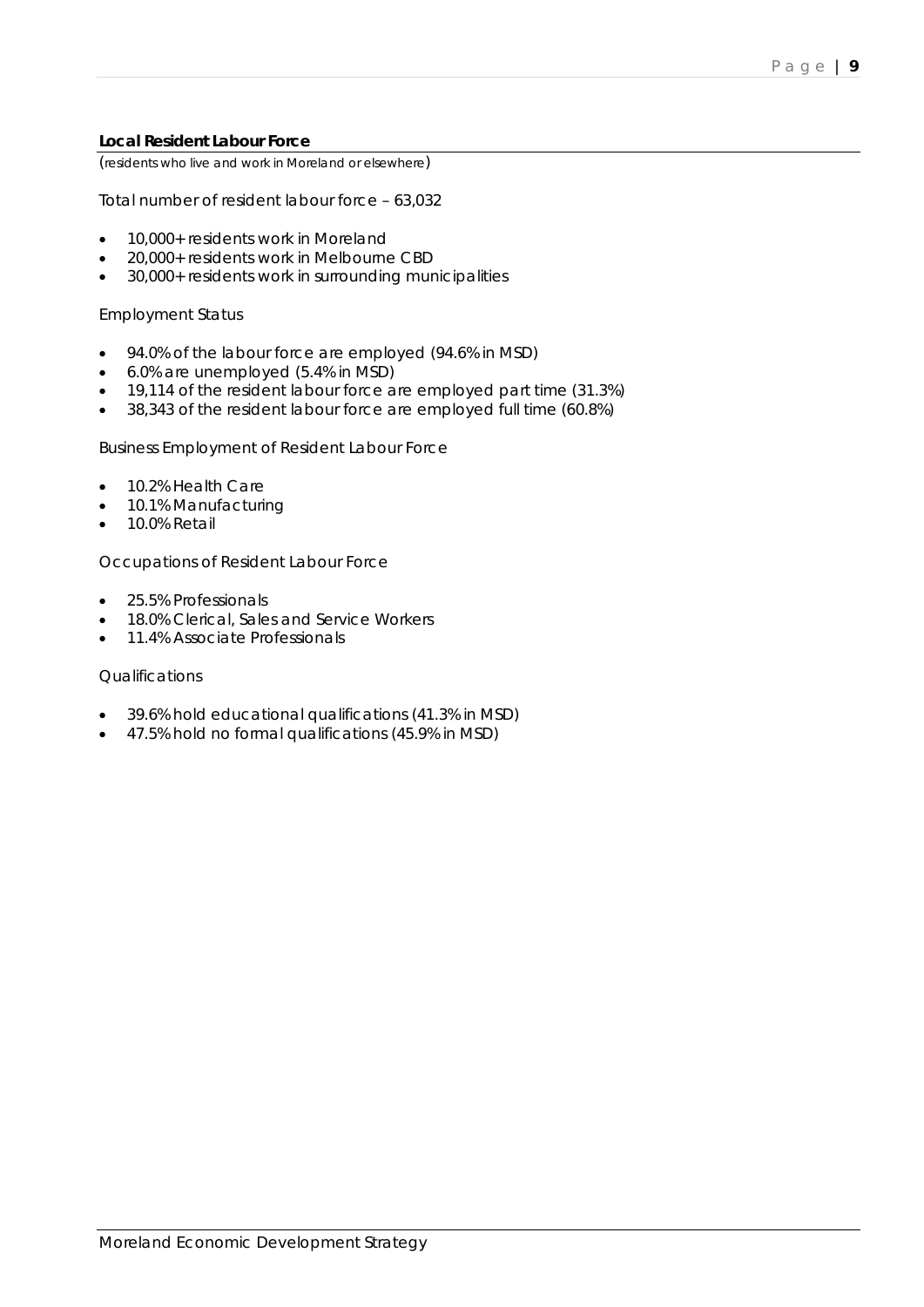# **Economic Development Outlook**

# **Competitive Advantages**

The strengths and opportunities outlined below have been developed following analysis of the local economy, current directions and opportunities of key government policies and strategies and from feedback from local business leaders and key stakeholders. These strengths and opportunities have been identified from the perspective of the three elements that typically drive an economy: industry; population; and liveability.

### **Industry**

- Central location in Melbourne enjoying excellent access to the CBD, employees, goods and services and major transport networks, airport and port.
- A strong business and employment base with over 10,000 businesses providing nearly 30,000 local jobs.
- Sectoral changes in the economy that have shifted away from manufacturing base to an emerging service based economy resulting in a subsequent rise in economic and employment diversity providing great opportunity and stability in a global marketplace.
- Good central access to local and metropolitan supply chains
- Regionally significant and destination shopping, lifestyle and hospitality strips
- Existing infrastructure for supporting small business start ups and local innovation through the Brunswick Business Incubator and Brunswick Community Enterprise Centre
- Existing levels of exporting outside the municipality
- Strong supply of industrial and commercially zoned land for existing and new business growth and development
- Brownfield redevelopment opportunities for both housing and economic regeneration purposes
- Strong 'Green' brand as a result of the local commitment to environmentally sustainable development practices with established support mechanisms including local and state government, the Moreland Energy Foundation and Centre for Educational Research in Environmental Strategies (CERES)

#### Population

- A culturally diverse population
- A increasingly educated/qualified population
- Labour force capacity to match 'gaps' in local economy

#### Liveability

- Good access to a range of health, education, recreational and cultural facilities
- Excellent access to a range of transport infrastructure including roads and public transport
- Well established service infrastructure
- Well established activity centres to support new business growth and investment opportunities
- Strong local leadership and direction to facilitate future investment opportunities and growth
- Well maintained parks and open spaces
- Diverse and creative community
- The proposed rollout of the national broadband network in Brunswick
- A diversity of housing stock providing for a range of lifestyle requirements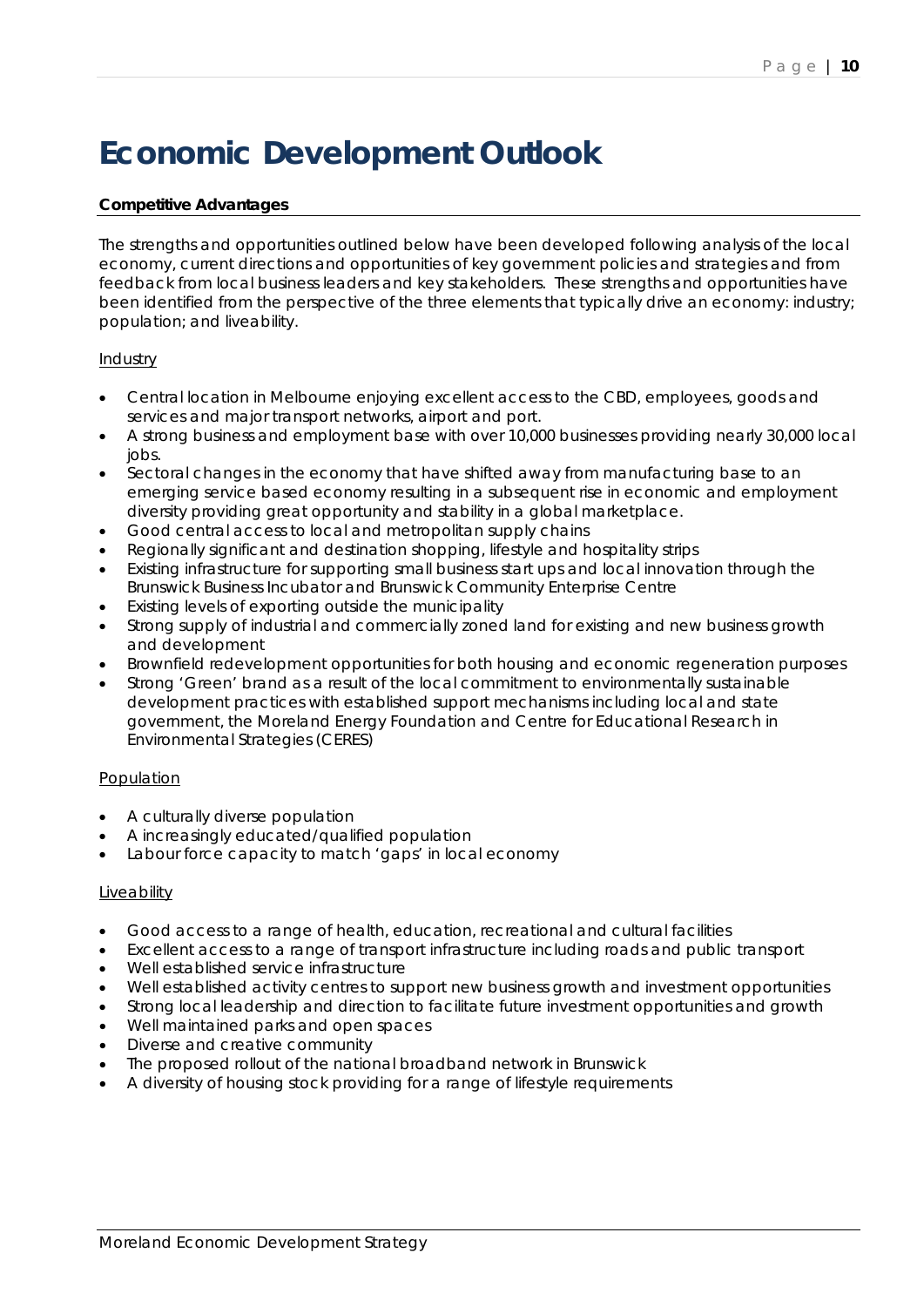# **Key Challenges**

The challenges outlined below have been developed following analysis of the local economy, current directions and opportunities of key government policies and strategies and feedback from local business leaders and key stakeholders.

# Industry

- An uncertain global economic environment
- Global competition
- Climate change and resource efficiency
- Skills shortages
- Inability of local Financial Services sector and Property and Business Services sector to meet local industry demands
- Continued loss of land for employment purposes to residential conversion
- Relatively low levels of household consumption
- Awareness of rights and regulations for small business start ups
- Limited local business networks
- Awareness of local industry and retail offer
- Potential conflict between commercial and residential uses
- Poor perception of the North as the place for business
- Mismatch between existing former industrial building stock and the needs of contemporary industry
- Limited supply of quality office space

#### **Population**

- Disparity between numbers of residents in the workforce 60,000 and available local jobs 30,000
- Addressing the pockets of disadvantage where low levels of educational attainment and high levels of unemployment are experienced
- Up skilling workforce to keep pace with skill requirements and changes in industry
- Access to entry level local employment

#### Liveability

- Increasing traffic congestion and increasing pressure on public transport services
- Maintaining and sustaining public infrastructure and services
- Changing the perception of the north as an attractive place for business investment and hence a desirable place for entrepreneurs to live and invest
- Limited access to secondary education institutions
- Access to a diversity of affordable housing opportunities
- The amount and quality of the public realm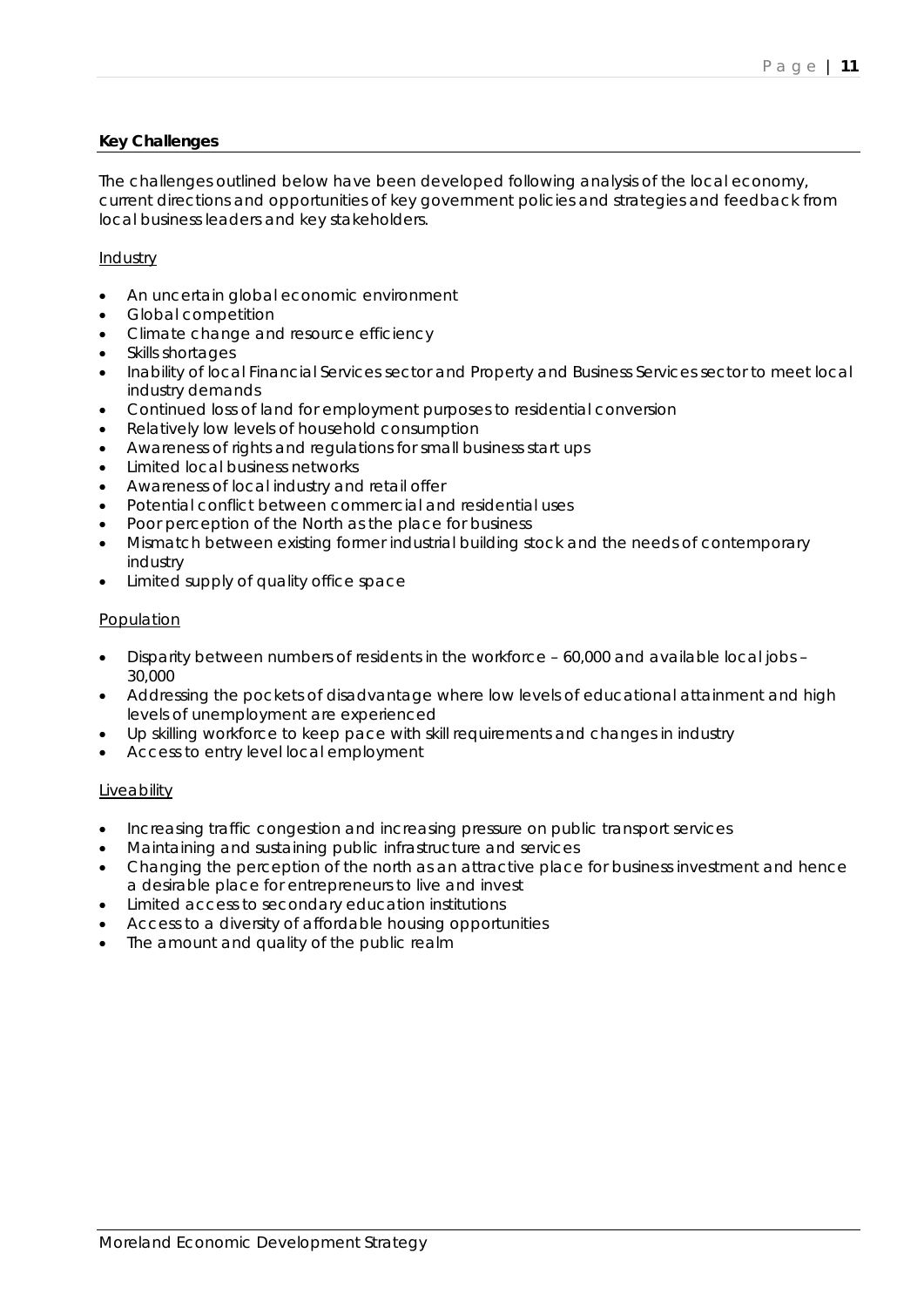# **A Smart Growth Future**

# **Economic Development Vision for Moreland**

In the past 20 years, globalisation and communication have changed the face of economic development. Its impact and effect has been dramatic, particularly on the businesses and community in Moreland.

As an economy largely built on the fortunes of the manufacturing sector, in recent times many businesses in Moreland have either significantly altered or reduced their output, some have closed down, local employment opportunities have decreased and entry level employment opportunities have declined.

These changes, coupled with global sustainability and resource efficiency issues present many challenges for the Moreland economy. Importantly, these challenges are not only faced by local businesses, the flow on effects also directly impact on the standard of living for all residents in Moreland.

With change comes opportunity. A new economy is beginning to emerge across Moreland, one which includes a range of different industry sectors. Whilst manufacturing continues to remain as a dominant industry sector, an increase in knowledge based intensive industries is now evident. The property and business services sector, finance and insurance sector, the health and community services sector and the retail sector are all in a healthy growth phase across the city. The ever expanding diversity of industry sectors across Moreland bodes well for its future.

The challenge for Moreland is to leverage this growth and influence future investment in a manner which achieves a high quality competitive local economy and an equally high quality sustainable standard of living for the community.

The vision is bold:

By 2016, the City of Moreland will have a sustainable local economy; where local enterprise is supported; where job growth and local employment opportunities exceed the metropolitan average; where the natural environment is not compromised by economic growth; where appropriate investment is welcomed and facilitated and where Moreland businesses are capable of succeeding in the global marketplace.

By implementing this strategy, Moreland will have a sustainable and competitive economy delivering community wide benefit.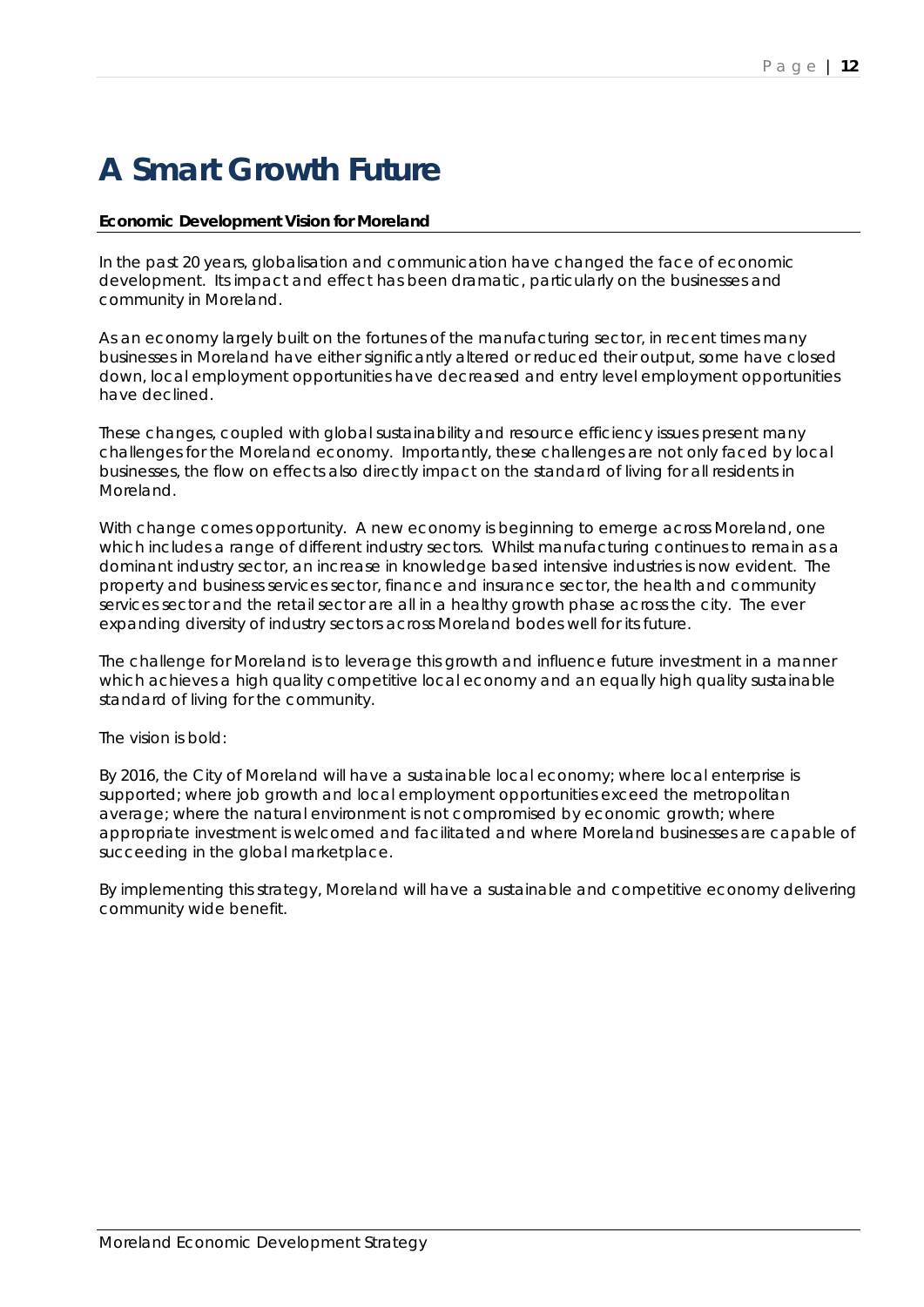# **Goals**

The Moreland Economic Development Strategy will provide a framework for the economic development program and partners to lead the Moreland community towards:

| Goal 1: | Increase local job opportunities for<br>resident workforce                                         |  |
|---------|----------------------------------------------------------------------------------------------------|--|
| Goal 2: | Increase the economic output of<br>local business                                                  |  |
| Goal 3: | Increase quality investment in the<br>public and private realm                                     |  |
| Goal 4: | Unemployment rate below<br>metropolitan average with a<br>reduction in each of Moreland's<br>SLA's |  |

# **A Smart Growth Principled Approach**

A comprehensive model to frame Council's role in Economic Development is emerging which provides for 15 common principles for building sustainable, competitive and liveable communities. These principles are referred to as the "*Ahwahnee Smart Growth Principles'* and recognize the economic value of natural and human capital and focus on the most critical blocks for successful economic development – the community and the region.

These principles align well with Council's overall vision and direction as outlined above and provide a useful context within which to deliver Moreland's Economic Development Strategy.

These Smart Growth Economic Development principles focus on:

- An integrated approach to leadership
- Inclusive planning and implementation
- Workforce development initiatives to advance social inclusion
- Supporting existing business as the best source of business expansion and local job growth
- Identifying specific gaps and niches the local economy can fill
- Investing in technology that supports local innovation and development
- Long term investment programs which promote collective benefit instead of individual firms
- Investing in education institutions and opportunities for training available to all
- Improving business sustainability and environmental impact
- Supporting private enterprise that 'gives back' to their local communities
- Resource efficiency by facilitating investment in designated urban areas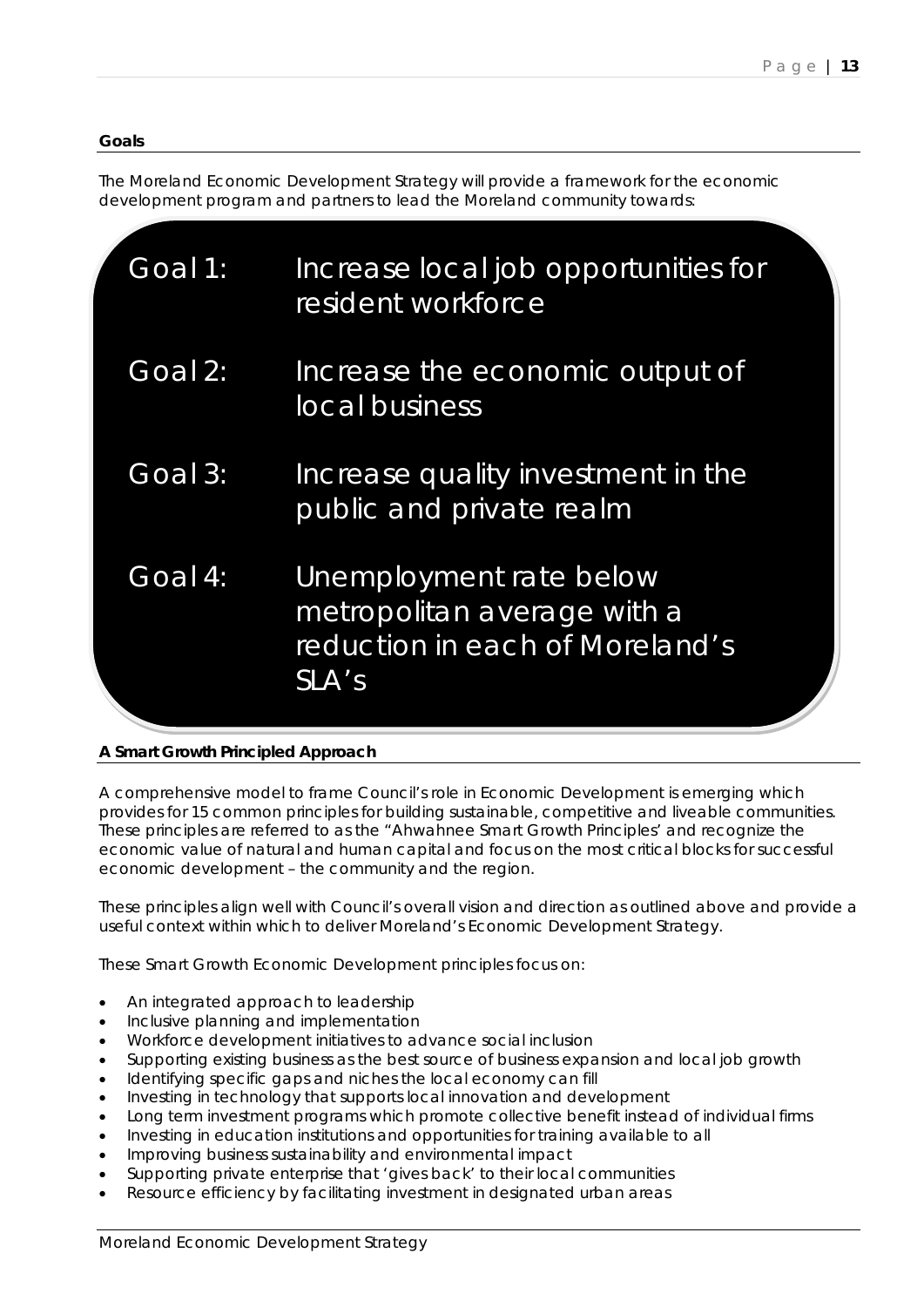- Minimising the use of cars and promote sustainable transport initiatives
- Activity centre development that meets the needs of the local community
- Preserving and promoting distinctive community identity's
- Regional collaboration to promote a coherent and sustainable metropolitan whole

#### **Strategic Directions**

In pursuit of Moreland's Economic Development vision and goals and based on the above principles, the following five strategic directions will guide Councils economic development efforts over the coming five years.

| Strategy 1.0 | Leadership and Policy                 |
|--------------|---------------------------------------|
| Strategy 2.0 | <b>Business Support</b>               |
| Strategy 3.0 | <b>Investment and Jobs Attraction</b> |
| Strategy 4.0 | <b>Place Making and Activation</b>    |
| Strategy 5.0 | Workforce Development                 |

Each strategic direction has a series of key objectives and related actions intended to advance Council's efforts towards achieving the overall vision of the Strategy. These objectives and actions have been established based on a combination of factors including Council's strategic direction, the 'maturity' of Council's economic development program, the progression of projects required to enable effective implementation of key actions and the availability of resources.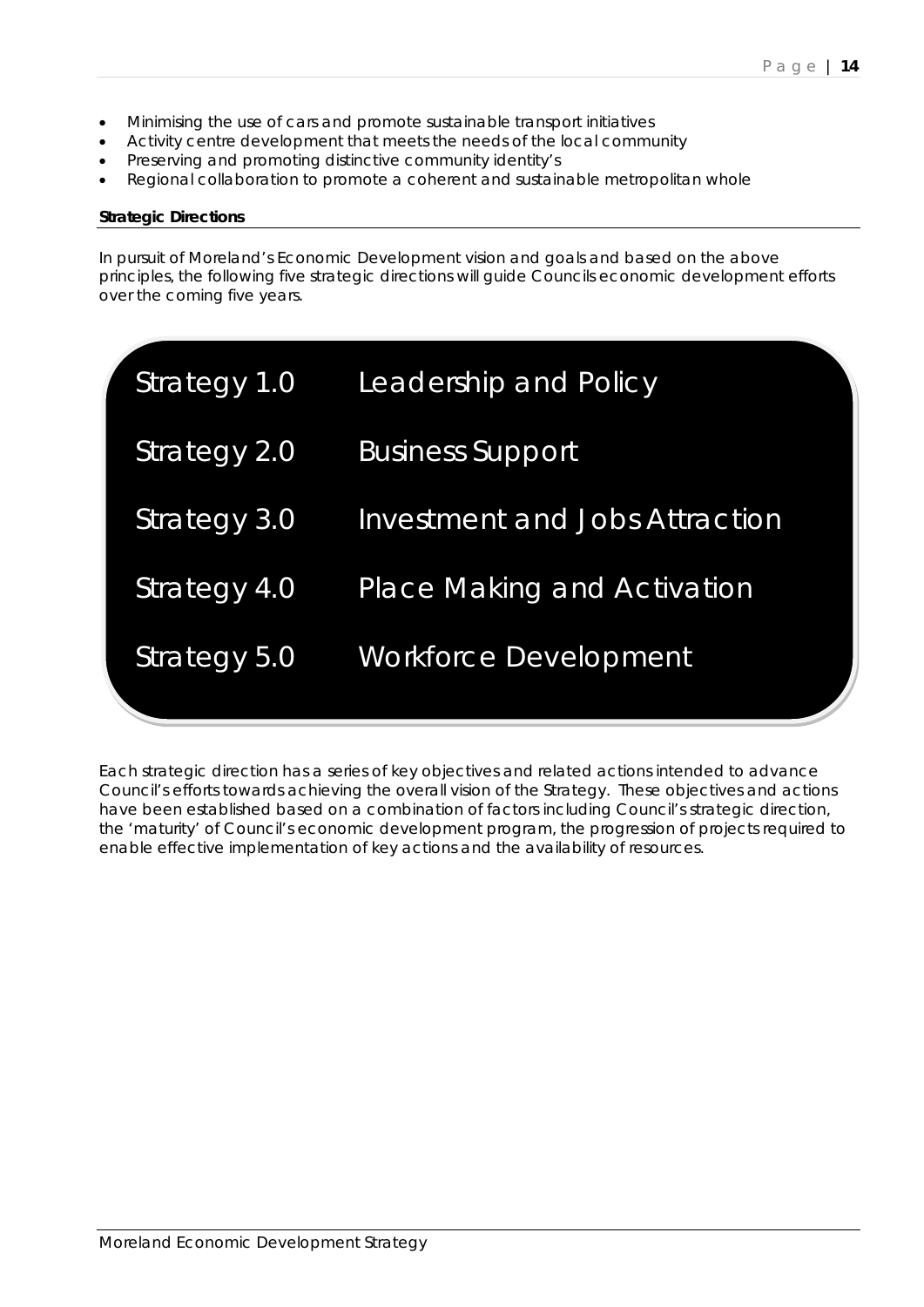# **Implementation Plan**

# **Leadership and Policy**

#### **Issues & Challenges**

Council has an opportunity and indeed a key responsibility to lead the economic development agenda at the local level. It takes this lead responsibility as part of its overall agenda of the orderly development of the city. Effective local economic development demands inclusive leadership and requires relationship building and partnership development.

Council must therefore be actively engaging with business and investors, articulating its vision and goals for the community and seeking partnerships to advance its efforts.

Leadership in local economic development includes taking responsibility for the broad strategic economic development direction of the city, influencing regional initiatives, actively facilitating partnerships, programs and local opportunities for private enterprise.

The challenge for Council is to build and develop a strong relationship with the local business community and its key stakeholders, to create the space for ideas and innovation, and to share research and data which informs local business and community decisions.

Council also has a broader responsibility to get involved and cooperate in regional economic programs to promote a coherent metropolitan whole that respects the role and function of the Moreland economy.

Local economic development leadership is not solely an externally focussed function. It also demands an internal focus to aid Council decision making, service delivery and future policy development. In many respects, the successful implementation of this Economic Development Strategy is contingent on a whole of organisation approach and understanding of economic development matters. Strong leadership is critical at an organisational level to ensure this occurs.

Finally, Council as an organisation has a broader corporate responsibility to lead by example and make efforts to minimise its impact on the natural environment, to provide a healthy work environment and to foster an organisational culture that seeks stronger partnerships with local enterprise for community wide benefit.

- Actively engage local enterprise to provide input and direction to ensure the projects and programs of Moreland City Council are business focused and receptive to business needs and expectations.
- Guide local economic development planning and policy to support Council decision making and community wide planning through ongoing economic research and analysis.
- Represent the interests and economic development aspirations of Council at a regional, State and National levels to influence and guide key decisions in the best interests of the local community.
- Build Council's capacity to respond to and deliver services that impact on local business development and investment.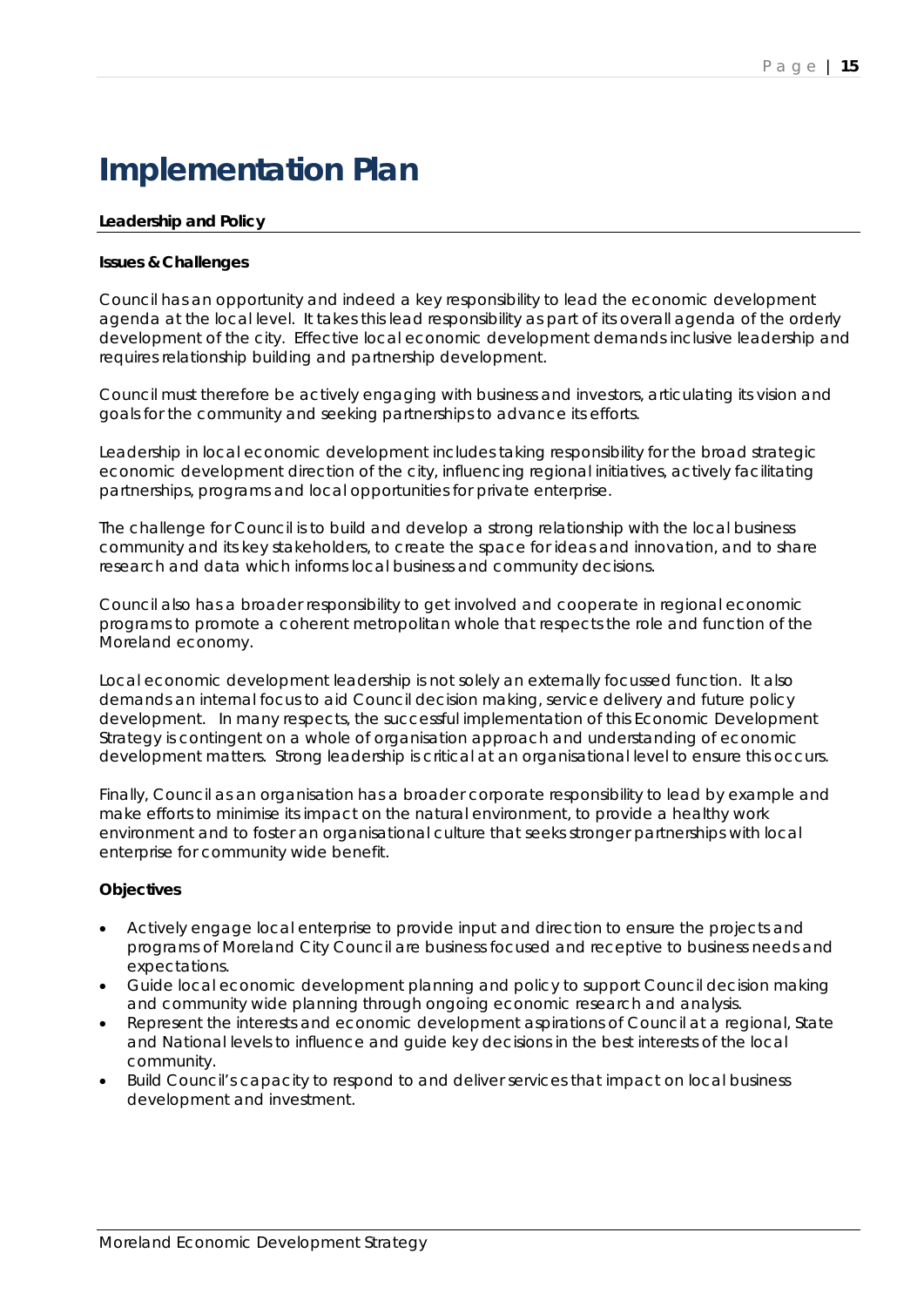# **Strategy 1.0 – Leadership and Policy**

| <b>Key Objectives &amp; Actions</b>                                                                                                                                                                                | Priority | Responsibility (lead in bold)               | <b>Key Partners</b>                   | <b>Budget</b>                         | <b>Outcomes</b>                                                                                                                                                                                                                  |
|--------------------------------------------------------------------------------------------------------------------------------------------------------------------------------------------------------------------|----------|---------------------------------------------|---------------------------------------|---------------------------------------|----------------------------------------------------------------------------------------------------------------------------------------------------------------------------------------------------------------------------------|
| Actively engage local enterprise to<br>provide input and direction to<br>ensure the projects and programs of<br>Moreland City Council are business<br>focused and receptive to business<br>needs and expectations. |          |                                             |                                       | Within<br>existing<br>budget<br>(WEB) | Stronger relationship with local<br>business and industry<br>Council more informed on<br>business matters<br>Improved representation and<br>advocacy on business issues<br>Business are better informed<br>about Council matters |
| Action 1.1 - Establish the Moreland<br><b>Business Advisory Group</b>                                                                                                                                              | High     | <b>Economic Development</b>                 | <b>DBI, Local business</b><br>leaders | <b>WEB</b>                            |                                                                                                                                                                                                                                  |
| Action 1.2 - Implement trader liaison<br>service                                                                                                                                                                   | High     | Economic Development,<br>Place Management   | Traders, Trader<br>Associations       | <b>WEB</b>                            |                                                                                                                                                                                                                                  |
| Action 1.3 - Ongoing business visits<br>and on site consultations                                                                                                                                                  | Ongoing  | Economic Development,<br>Strategic Planning | Local business                        | <b>WEB</b>                            |                                                                                                                                                                                                                                  |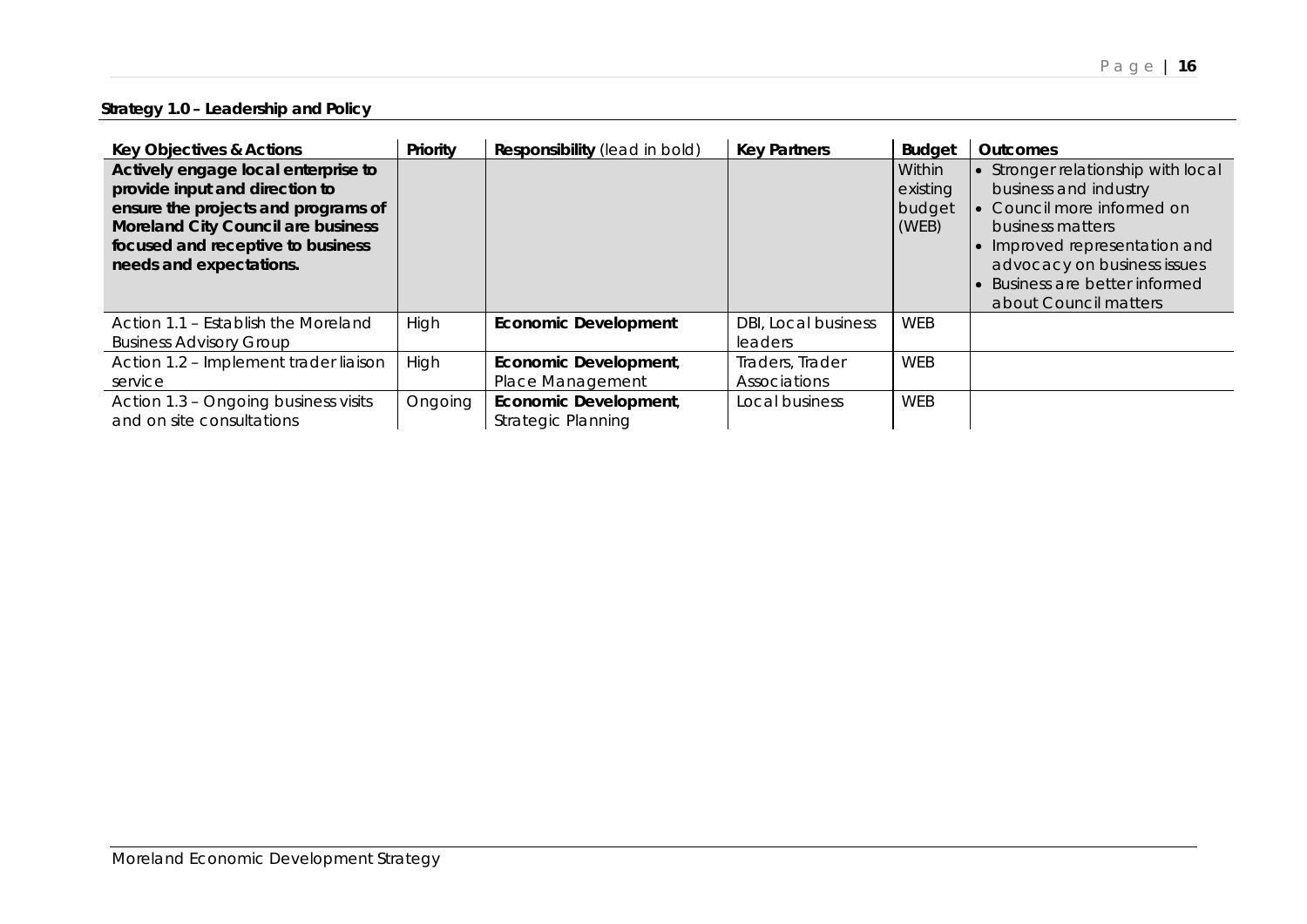| <b>Key Objectives &amp; Actions</b>                                                                                                                                                                | Priority | Responsibility (lead in bold)                                                                | <b>Key Partners</b> | <b>Budget</b>                         | <b>Outcomes</b>                                                                                                                                                                                                             |
|----------------------------------------------------------------------------------------------------------------------------------------------------------------------------------------------------|----------|----------------------------------------------------------------------------------------------|---------------------|---------------------------------------|-----------------------------------------------------------------------------------------------------------------------------------------------------------------------------------------------------------------------------|
| Guide local economic development<br>planning and policy to support<br>Council decision making and<br>community wide planning through<br>ongoing economic research and<br>analysis.                 |          |                                                                                              |                     | Within<br>existing<br>budget<br>(WEB) | • Improved quantitative and<br>qualitative data on business<br>and local economy<br>• Council regularly informed on<br>economic development<br>progress<br>• Improved decision making on<br>economic development<br>matters |
| Action 1.4 - Implement the Census<br>for Land Use and Employment<br>program for Moreland                                                                                                           | Medium   | Economic Development,<br>Place Management,<br>Strategic Planning, Rates                      | City of Melbourne   | \$80,000                              |                                                                                                                                                                                                                             |
| Action 1.5 - Conduct a Local<br><b>Business Confidence Survey every</b><br>two years                                                                                                               | High     | Economic Development,<br>Communications & Research                                           | N/A                 | \$15,000                              |                                                                                                                                                                                                                             |
| Action 1.6 - Prepare regular<br>economic analysis reports for<br>Council                                                                                                                           | Medium   | Economic Development,<br>Communications & Research                                           | N/A                 | <b>WEB</b>                            |                                                                                                                                                                                                                             |
| Action 1.7 - Guide efforts within<br>Council's Municipal Strategic<br>Statement and Local Planning Policy<br>Framework and associated<br>documents to advance key<br>economic development outcomes | High     | Strategic Planning, Economic<br>Development, Place Design<br>& Strategy, Place<br>Management | DPCD, DBI           | <b>WEB</b>                            |                                                                                                                                                                                                                             |
| Action 1.8 - Continue to use<br>Moreland Planning Scheme as a key<br>tool for the retention of local<br>business and employment (eg.<br>MILUS).                                                    | High     | Strategic Planning, Economic<br>Development, Place Design<br>& Strategy, Place<br>Management | DPCD, DBI           |                                       |                                                                                                                                                                                                                             |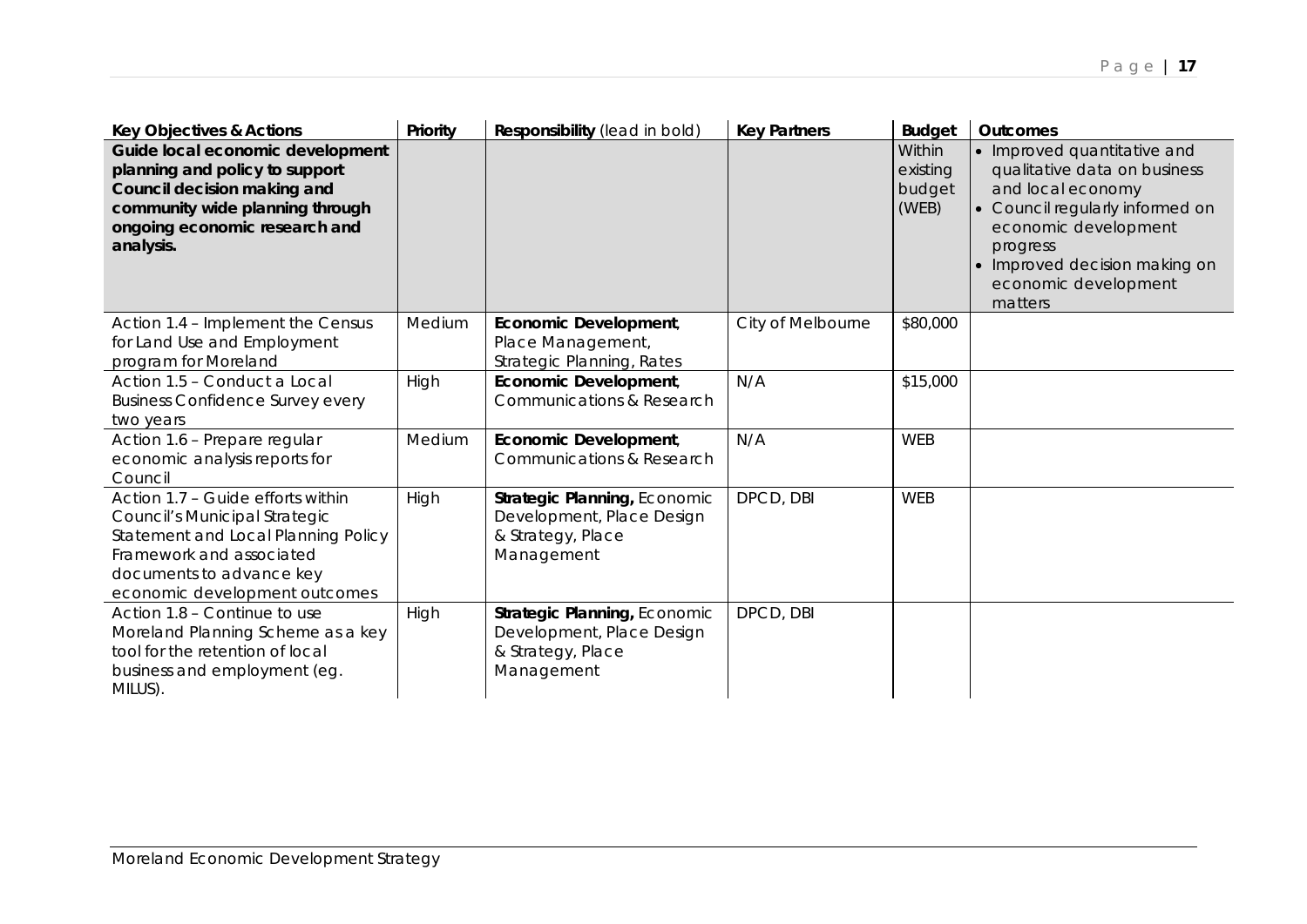| <b>Key Objectives &amp; Actions</b>                                                                                                                                                                               | Priority | Responsibility (lead in bold) | <b>Key Partners</b>                              | <b>Budget</b>                         | <b>Outcomes</b>                                                                                                                                                    |
|-------------------------------------------------------------------------------------------------------------------------------------------------------------------------------------------------------------------|----------|-------------------------------|--------------------------------------------------|---------------------------------------|--------------------------------------------------------------------------------------------------------------------------------------------------------------------|
| Represent the interests and<br>economic development aspirations<br>of Council at a regional, State and<br>national level to influence and guide<br>key decisions in the best interests of<br>the local community. |          |                               |                                                  | Within<br>existing<br>budget<br>(WEB) | • Influence economic<br>development matters at the<br>regional, State and regional<br>level<br>Increased awareness of<br>Moreland's economic<br>development agenda |
| Action 1.9 - Northlink Board<br>Membership                                                                                                                                                                        | Ongoing  | <b>Economic Development</b>   | Northlink                                        | \$25,000                              |                                                                                                                                                                    |
| Action 1.10 - Develop key networks<br>and relationships with Local, State<br>and Federal government agencies                                                                                                      | Ongoing  | <b>Economic Development</b>   | DBI, DPCD, DOT,<br>Northern Region<br><b>RDA</b> | <b>WEB</b>                            |                                                                                                                                                                    |
| Action 1.11 - Participation on<br>Northern Regional Development<br>forums                                                                                                                                         | Ongoing  | <b>Economic Development</b>   | Northern Region<br><b>RDA</b>                    | <b>WEB</b>                            |                                                                                                                                                                    |
| <b>Build Council's capacity to respond</b><br>to and deliver services that impact<br>on local business development and<br>investment                                                                              |          |                               |                                                  | Within<br>existing<br>budget<br>(WEB) | Whole of organisation<br>awareness, understanding and<br>advancement of Moreland's<br>economic development<br>agenda                                               |
| Action 1.12 - Work across Council to<br>support programs and services that<br>impact and advance Council's<br>economic development aspirations                                                                    | High     | <b>Economic Development</b>   | N/A                                              | <b>WEB</b>                            |                                                                                                                                                                    |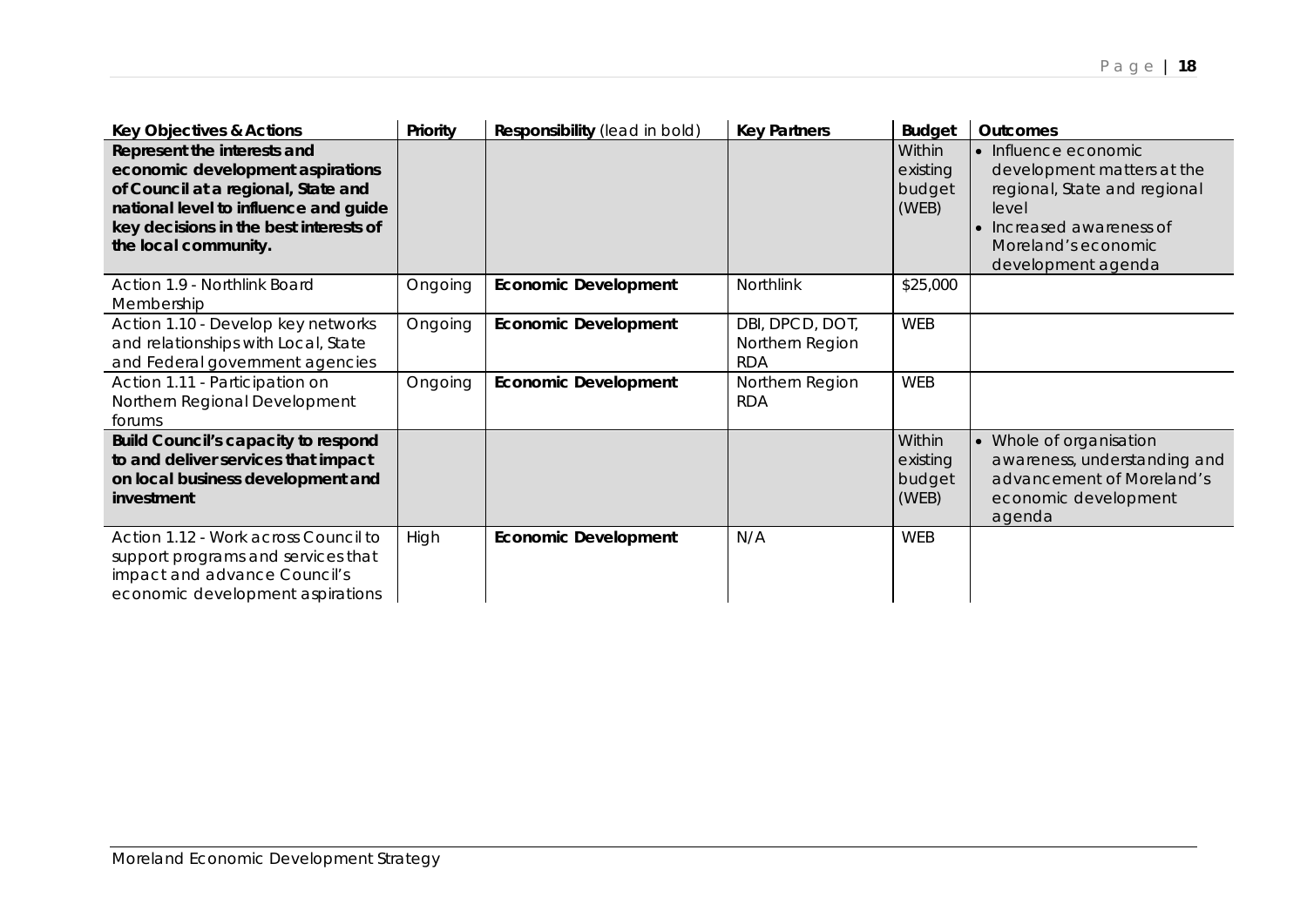### **Business Support**

#### **Issues & Challenges**

Because each community's most valuable assets are the ones they already have, and existing businesses are already contributing to their home communities, economic development efforts should first give priority to supporting existing enterprises as the best source of business expansion and local job growth.

Council's economic development program should focus on promoting local entrepreneurship to build locally based industries and businesses that can succeed among national and international competitors.

Analysis and research suggest there are a number of opportunities that exist for Council to support local business.

Opportunities exist to continually review and improve the level of customer service Council provides local businesses. Whilst many of the permit processes and procedures are inherited from the State Government, the opportunity exists to improve communications and information to allow local businesses to make more informed decisions when it comes to applying for permits to operate business in the local area.

Council is well placed to establish local business networks facilitating opportunities for business to come together, share ideas, develop new networks and continuously improve. Local business networks are also a valuable engagement tool for Council and business to better understand each other.

Council is also well placed to facilitate industry training and development programs to local business. These programs are often delivered in partnership with State government departments and agencies and provide one of the more accessible and cost effective methods to train and develop local business. Programs assisting business to be more sustainable, efficient, profitable and competitive at a global level would be a likely fit for industry and the wider community.

- Assist local business to become more resource efficient and sustainable
- Reduce 'Red Tape' processes and information to make it easier for business to locate and operate in Moreland
- Establish a local business network to share ideas, promote local services and build local business capacity
- Facilitate training and development programs to support business growth and development
- Improve local business access to information, support and assistance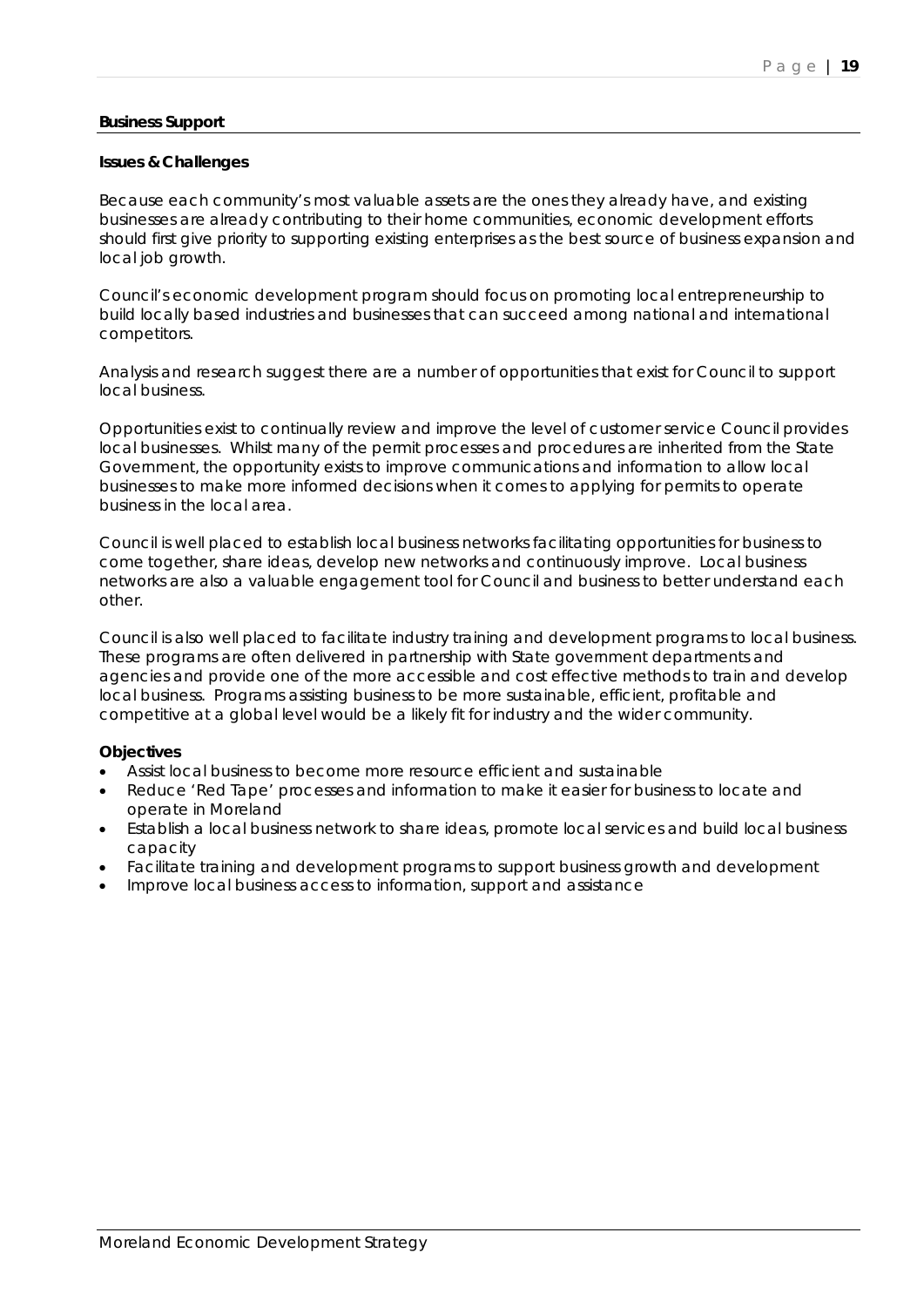# Page | **20**

# **Strategy 2.0 - Business Support**

| <b>Key Objectives &amp; Actions</b>                                                                                                                                                        | Priority | Responsibility (lead in bold)                                                                                                | <b>Key Partners</b>                                                                                                    | <b>Budget</b>                         | <b>Outcomes</b>                                                                                         |
|--------------------------------------------------------------------------------------------------------------------------------------------------------------------------------------------|----------|------------------------------------------------------------------------------------------------------------------------------|------------------------------------------------------------------------------------------------------------------------|---------------------------------------|---------------------------------------------------------------------------------------------------------|
| Assist local business to become<br>more resource efficient and<br>sustainable                                                                                                              |          |                                                                                                                              |                                                                                                                        | Within<br>existing<br>budget<br>(WEB) | • Increased business profitability<br>and efficiency<br>• Reduced carbon footprint of<br>local business |
| Action 2.1 - Partner with the<br>Moreland Energy Foundation to<br>deliver resource efficiency and<br>sustainability programs                                                               | High     | Economic Development,<br>Environmental Sustainable<br>Development                                                            | Moreland Energy<br>Foundation<br>Limited, VECCI,<br>Sustainability<br>Victoria, Brunswick<br><b>Business Incubator</b> | <b>WEB</b>                            |                                                                                                         |
| Action 2.2 - Deliver training programs<br>to assist business to access and<br>implement ESD initiatives                                                                                    | High     | Economic Development,<br>Environmental Sustainable<br>Development                                                            | Moreland Energy<br>Foundation<br>Limited, VECCI,<br>Sustainability<br>Victoria, Brunswick<br><b>Business Incubator</b> | \$10,000                              |                                                                                                         |
| Action 2.3 - Promote and<br>communicate available sustainability<br>programs, grants and funding<br>opportunities to local business                                                        | High     | Economic Development,<br>Environmental Sustainable<br>Development                                                            | Moreland Energy<br>Foundation<br>Limited, VECCI,<br>Sustainability<br>Victoria, Brunswick<br><b>Business Incubator</b> | <b>WEB</b>                            |                                                                                                         |
| Action 2.4 - Ensure that high<br>Environmentally Sustainable<br>Development (ESD) standards are<br>required for all commercial<br>redevelopment, including activity<br>centre development. | High     | <b>Environmentally Sustainable</b><br>Development, Place Design &<br>Strategy, Urban<br>Development, Economic<br>Development | Moreland Energy<br>Foundation<br>Limited, VECCI,<br>Sustainability<br>Victoria,                                        | <b>WEB</b>                            |                                                                                                         |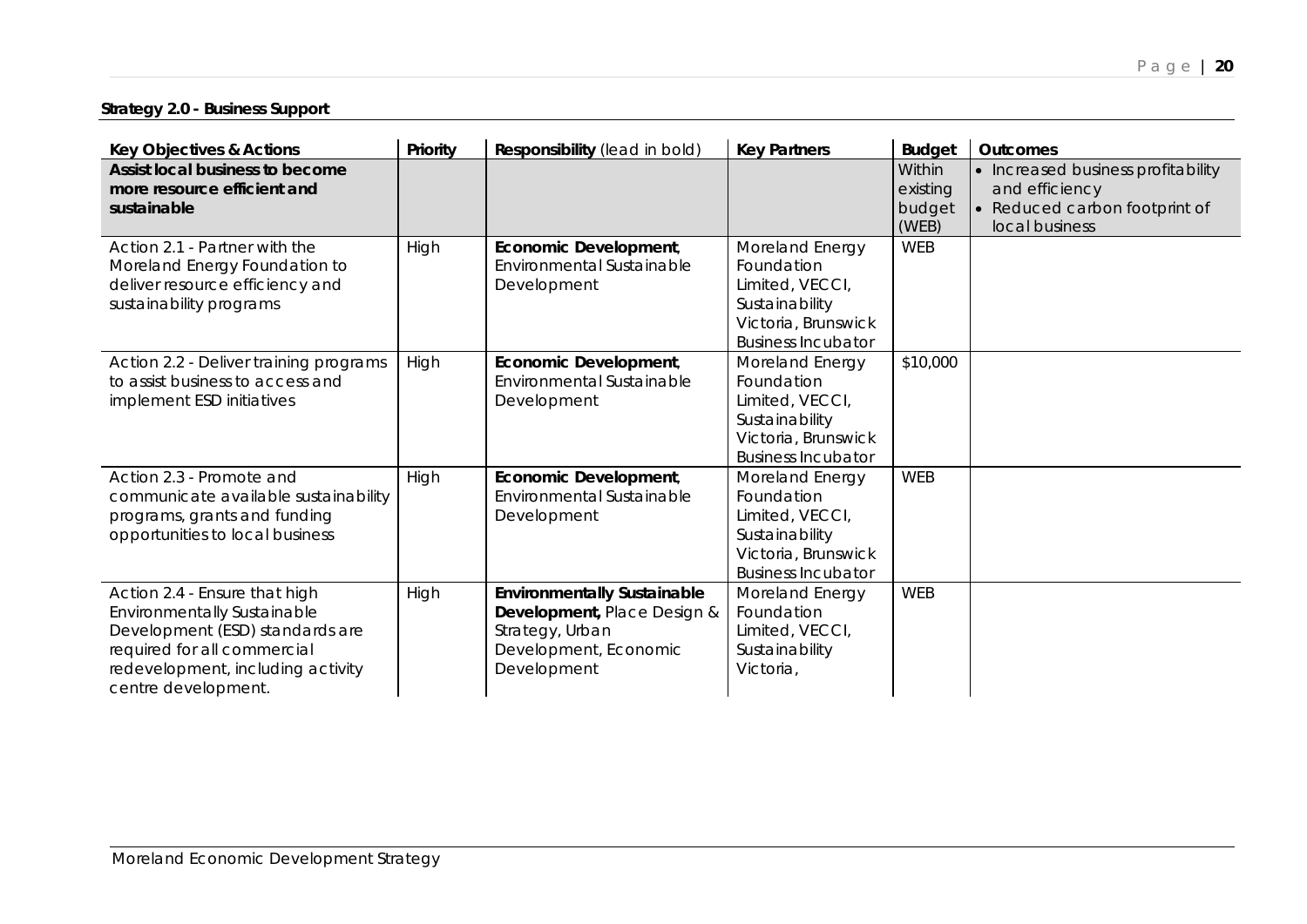| <b>Key Objectives &amp; Actions</b>                                                                                                        | Priority | Responsibility (lead in bold)                                                                       | <b>Key Partners</b>                                       | <b>Budget</b>                         | <b>Outcomes</b>                                                                                                                                                          |
|--------------------------------------------------------------------------------------------------------------------------------------------|----------|-----------------------------------------------------------------------------------------------------|-----------------------------------------------------------|---------------------------------------|--------------------------------------------------------------------------------------------------------------------------------------------------------------------------|
| Provide training and development<br>programs to support business growth<br>and development                                                 |          |                                                                                                     |                                                           | Within<br>existing<br>budget<br>(WEB) | • More informed, educated and<br>robust businesses<br>• Increased participation in<br>business development<br>programs and initiatives<br>• Increase in regional exports |
| Action 2.5 - Establish and deliver<br>small business training seminars                                                                     | High     | <b>Economic Development</b>                                                                         | DBI, Brunswick<br><b>Business Incubator</b>               | \$10,000                              |                                                                                                                                                                          |
| Action 2.6 - Deliver export<br>development programs in<br>partnership with NorthLink and<br>adjoining local government<br>stakeholders     | Medium   | <b>Economic Development</b>                                                                         | Northlink, DBI,<br><b>Brunswick Business</b><br>Incubator | \$10,000                              |                                                                                                                                                                          |
| Action 2.7 - Facilitate roll-out of<br>Enterprise Connect program in<br>partnership with NorthLink                                         | Ongoing  | <b>Economic Development</b>                                                                         | Northlink, Brunswick<br><b>Business Incubator</b>         | \$10,000                              |                                                                                                                                                                          |
| Reduce 'Red Tape' processes and<br>information to make it easier for<br>business to locate and operate in<br>Moreland                      |          |                                                                                                     |                                                           | Within<br>existing<br>budget<br>(WEB) | • Improved customer service<br>experience for business<br>• Improved understanding of<br>Council permits and regulations<br>• Increased small business start<br>ups      |
| Action 2.8 - Implement "Eazy Biz"<br>program to streamline permit<br>application process                                                   | Medium   | Economic Development,<br>Urban Development, Local<br>Laws & Civic Compliance                        | <b>DBI</b>                                                | <b>WEB</b>                            |                                                                                                                                                                          |
| Action 2.9 - Develop "New business<br>kits" to inform business of rules and<br>regulations required to start up a<br>business              | Medium   | Economic Development,<br>Urban Development, Local<br>Laws & Civic Compliance,<br>Strategic Planning | <b>DBI</b>                                                | \$15,000                              |                                                                                                                                                                          |
| Action 2.10 - Establish Business Liaison<br>service providing one on one<br>support for business operators<br>applying for Council permits | High     | Economic Development,<br>Urban Development, Local<br>Laws & Civic Compliance,<br>Strategic Planning | N/A                                                       | <b>WEB</b>                            |                                                                                                                                                                          |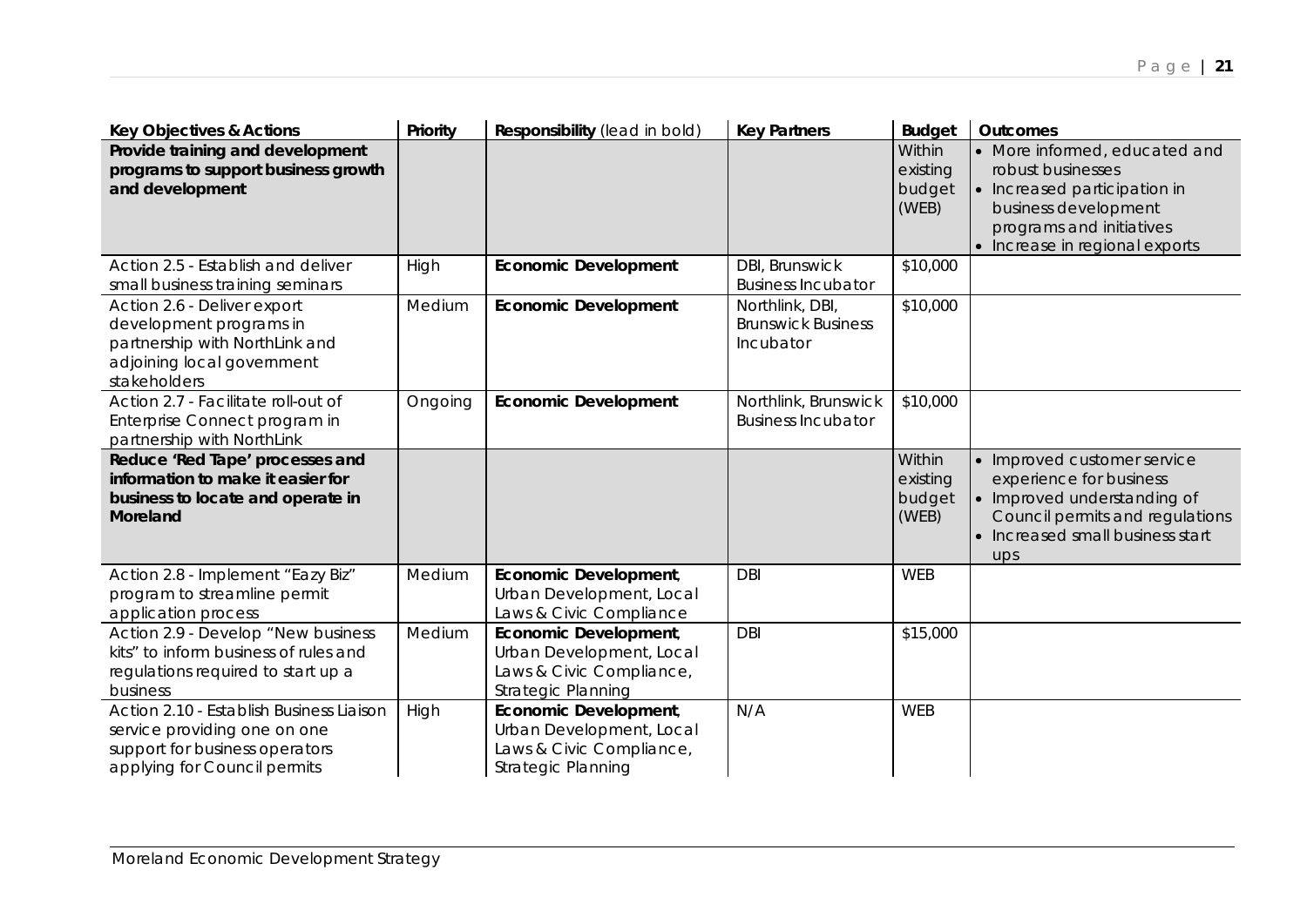| <b>Key Objectives &amp; Actions</b>                                                                               | Priority | Responsibility (lead in bold)                                             | <b>Key Partners</b>                      | <b>Budget</b>                         | Outcomes                                                                                                                                                                                        |
|-------------------------------------------------------------------------------------------------------------------|----------|---------------------------------------------------------------------------|------------------------------------------|---------------------------------------|-------------------------------------------------------------------------------------------------------------------------------------------------------------------------------------------------|
| Establish a local business network to<br>share ideas, promote local services<br>and build local business capacity |          |                                                                           |                                          | Within<br>existing<br>budget<br>(WEB) | • Established local business<br>networks<br>• Better connected local<br>businesses<br>• Strengthened local supply<br>chains                                                                     |
| Action 2.11 - Establish the Moreland<br>Women's Business Network                                                  | High     | Economic Development,<br>Social Policy and Early Years,<br>Communications | N/A                                      | \$10,000                              |                                                                                                                                                                                                 |
| Action 2.12 – Establish the Moreland<br><b>Business Network</b>                                                   | High     | Economic Development,<br>Social Policy and Early Years,<br>Communications | N/A                                      | \$10,000                              |                                                                                                                                                                                                 |
| Action 2.13 - Establish local business<br>directory with key themes                                               | High     | Economic Development,<br>Communications & Research                        | N/A                                      | \$5,000                               |                                                                                                                                                                                                 |
| Improve local business access to<br>information, support and assistance                                           |          |                                                                           |                                          | Within<br>existing<br>budget<br>(WEB) | • Better informed businesses on<br>community issues<br>• Increased awareness of issues<br>impacting on business<br>development and growth<br>• Increased access to business<br>support programs |
| Action 2.14 - Review and improve<br>online business information and<br>support                                    | High     | Economic Development,<br>Communications & Research                        | DBI, NorthLink,<br>Federal<br>Government | \$15,000                              |                                                                                                                                                                                                 |
| Action 2.15 - Establish a quarterly<br>Moreland Business Newsletter                                               | High     | Economic Development,<br>Communications & Research                        | N/A                                      | \$25,000                              |                                                                                                                                                                                                 |
| Action 2.16 - Establish and promote a<br>business information port within all<br><b>Moreland libraries</b>        | High     | Economic Development,<br>Communications & Research,<br>Libraries          | N/A                                      | <b>WEB</b>                            |                                                                                                                                                                                                 |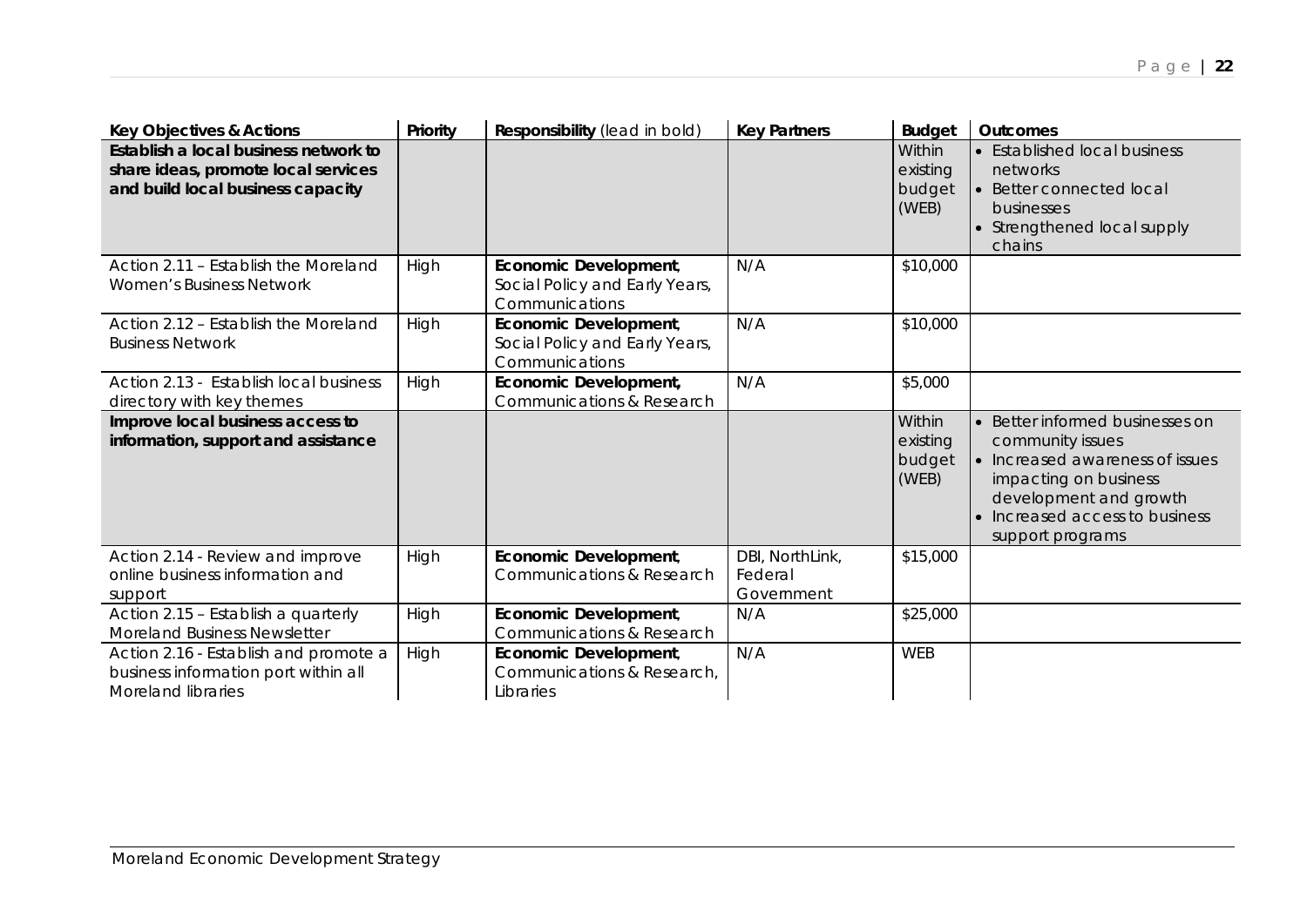# **Strategy 3.0 - Investment and Jobs Attraction**

# **Issues & Challenges**

In recent years, Moreland Council has developed a reputation as an innovative, forward thinking and proactive Council largely on the back of its efforts in driving The Coburg Initiative – a blue print for future urban development and regeneration of the Coburg Activity Centre. Whilst much has been documented about the estimated \$1 Billion development program, at this stage the flow on impacts such a significant investment will have across the wider community is largely unknown. Undoubtedly, The Coburg Initiative has sparked interest and enthusiasm in local investment and there is a great opportunity to leverage this interest to achieve broader community outcomes.

In addition to the strategic work undertaken for Coburg, Council have also approved Structure Plans for both Brunswick and Glenroy Major Activity Centres. These plans outline future land use and investment opportunities for the respective communities.

To fully capitalise on these opportunities, clarity and purpose for local investment must be communicated to interested parties. Through pro-active engagement, communication and facilitation Council will be in a strong position to advance the implementation of its activity centre structure plans and wider community plans and aspirations over the coming years. Willingness to partner and work with local business, private investors and key government departments is vital, as is the ability to take a long term view on future investment opportunities.

Facilitating investment in the community is not simply about realising quality land use and built form aspirations, for the Moreland community it must also be about job growth.

Research and analysis suggest that by focusing on addressing the industry gaps in the local economy (i.e. industry products and services currently imported into Moreland by existing local businesses) an additional 1,329 local jobs could be created, representing a 4.5 percent boost to employment.

The opportunity exists for Council to actively facilitate investment which fills the industry gaps, accommodates growth in these industry sectors and ultimately leads to the creation more local job opportunities.

A recent investment success story has been the Brunswick Business Incubator. Established to support small business start-ups, one of the positive flow-on effects of the incubator has been the decision of 'graduate businesses' to choose to locate in the nearby area on account of the local networks developed when in the incubator. Many of these businesses have continued to grow and develop generating further local employment opportunities.

Based on the success of the Brunswick Business Incubator, the opportunity exists for Council to investigate the potential of another business incubator model servicing business start ups in the northern reaches of the municipality.

Finally, investment facilitation initiatives must also target existing businesses as they look to expand and grow. It is imperative that Council support local industry to continue to provide local employment. To this end, Council should work in partnership with local business to explore options for retention and/or expansion in the local community

- Attract new investment to Moreland by actively facilitating development opportunities
- Position Moreland as a great place for small business start-ups
- Facilitate investment which creates local employment opportunities
- Actively support local business retention and expansion before seeking to attract new competition into the local market place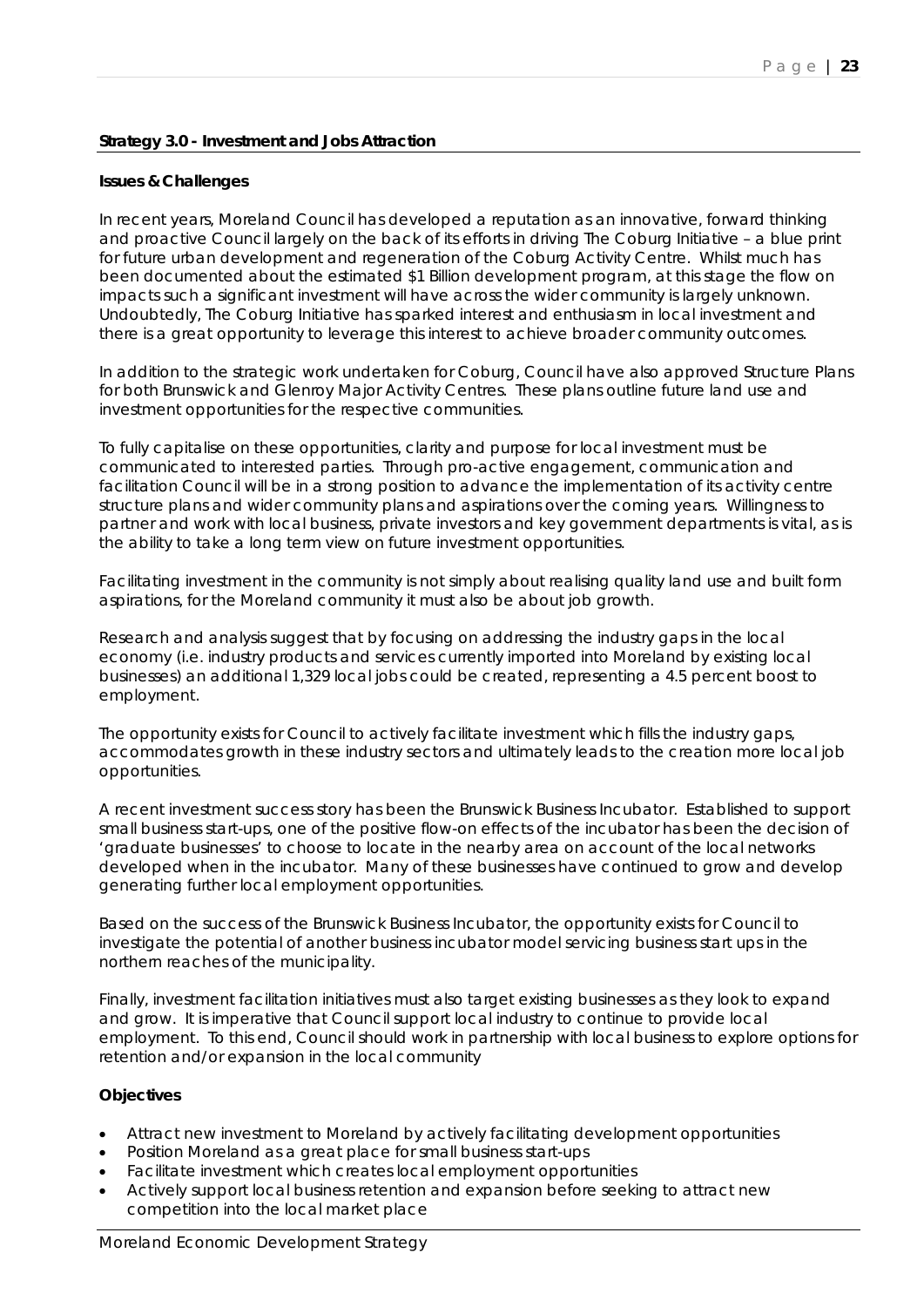# **Strategy 3.0 - Investment and Jobs Attraction**

| <b>Key Objectives &amp; Actions</b>                                                                                                                                      | Priority | Responsibility (lead in bold)                                                                                      | <b>Key Partners</b>            | <b>Budget</b>                         | <b>Outcomes</b>                                                                                                                                       |
|--------------------------------------------------------------------------------------------------------------------------------------------------------------------------|----------|--------------------------------------------------------------------------------------------------------------------|--------------------------------|---------------------------------------|-------------------------------------------------------------------------------------------------------------------------------------------------------|
| Attract new investment to Moreland by<br>actively facilitating development<br>opportunities                                                                              |          |                                                                                                                    |                                | Within<br>existing<br>budget<br>(WEB) | • Increased private and<br>public building investment<br>• Improved relationships<br>and understanding<br>between Council and<br>development industry |
| Action 3.1 - Continue to facilitate the<br>Major Projects internal advisory group<br>supporting developers seeking to<br>establish key developments in priority<br>areas | Ongoing  | Urban Development,<br>Strategic Planning, Place<br>Design & Strategy, Economic<br>Development, Place<br>Management | DBI, DPCD                      | WEB                                   |                                                                                                                                                       |
| Action 3.2 - Establish Investment<br>Facilitation Service to proactively realise<br>development opportunities across<br>Moreland                                         | High     | Economic Development,<br>Strategic Planning, Urban<br>Development, Place<br>Management                             | DBI, DPCD                      | \$80,000                              |                                                                                                                                                       |
| Position Moreland as a great place for<br>small business start-ups                                                                                                       |          |                                                                                                                    |                                |                                       | Increase in the number of<br>small business start ups                                                                                                 |
| Action 3.3 - Develop a Moreland Business<br>Prospectus positioning Moreland as a<br>great place for business                                                             | Medium   | Economic Development,<br>Communications & Research,<br>Strategic Planning, Urban<br>Development                    | DBI, Northlink,<br><b>DPCD</b> | \$30,000                              |                                                                                                                                                       |
| Action 3.4 - Actively engage developers,<br>landlords and real estate agents,<br>targeting gaps in the local economy and<br>promoting Moreland's business<br>advantages  | Low      | Economic Development,<br>Strategic Planning, Urban<br>Development, Place<br>Management                             | N/A                            | WEB                                   |                                                                                                                                                       |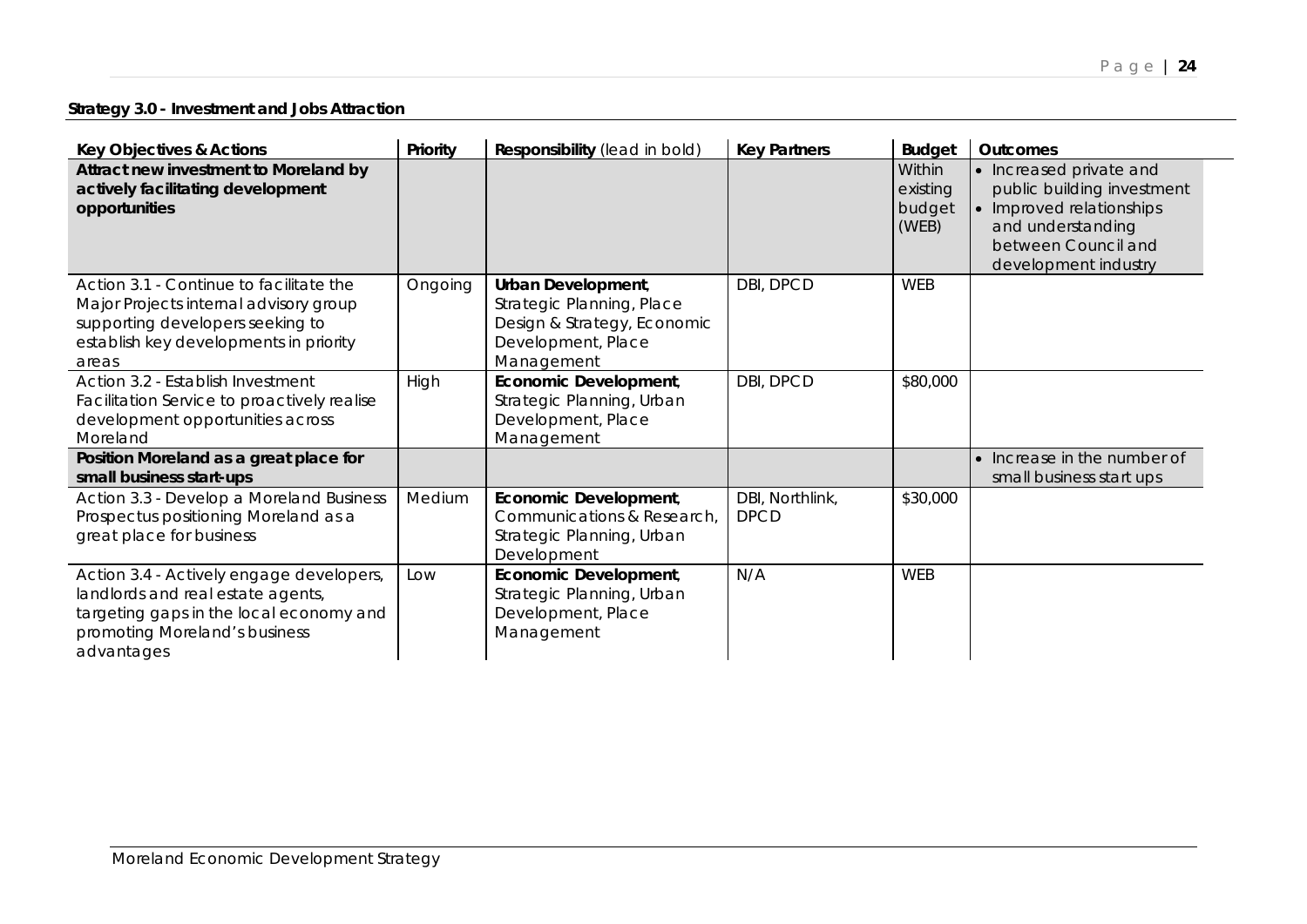| <b>Key Objectives &amp; Actions</b>                                                                                                      | Priority | Responsibility (lead in bold)                                                                                      | <b>Key Partners</b>                                  | <b>Budget</b>                         | <b>Outcomes</b>                                                                                           |
|------------------------------------------------------------------------------------------------------------------------------------------|----------|--------------------------------------------------------------------------------------------------------------------|------------------------------------------------------|---------------------------------------|-----------------------------------------------------------------------------------------------------------|
| Facilitate investment which creates local<br>employment opportunities                                                                    |          |                                                                                                                    |                                                      | Within<br>existing<br>budget<br>(WEB) | • Increase in the number of<br>new local employment<br>opportunities form new<br>investment and start ups |
| Action 3.5 - Actively facilitate quality<br>investment within key Activity Centres                                                       | High     | Urban Development,<br>Economic Development,<br>Strategic Planning, Place<br>Design & Strategy, Place<br>Management | DPCD, DOT, DBI                                       | <b>WEB</b>                            |                                                                                                           |
| Action 3.6 - Implement initiatives outlined<br>in the Moreland Industrial Land Use<br>Strategy including                                 | Ongoing  | Strategic Planning, Economic<br>Development, Place<br>Management, Urban<br>Development                             | DPCD, DBI                                            | WEB                                   |                                                                                                           |
| Action 3.7 - Explore the development of<br>a business incubator in Glenroy to<br>support new business start-ups and<br>employment growth | Medium   | Economic Development,<br>Place Management,<br><b>Strategic Property</b>                                            | <b>DBI</b><br><b>Brunswick Business</b><br>Incubator | \$20,000                              |                                                                                                           |
| Action 3.8 - Target existing large local<br>employers to accommodate their long<br>term retention and expansion plans                    | Low      | Economic Development,<br>Strategic Planning, Urban<br>Development, Place<br>Management                             | <b>DBI</b>                                           | <b>WEB</b>                            |                                                                                                           |
| Actively support local business retention<br>and expansion before seeking to attract<br>new competition into the local market<br>place   |          |                                                                                                                    |                                                      | Within<br>existing<br>budget<br>(WEB) | • Increase in employment<br>growth from existing<br>businesses                                            |
| Action 3.9 - Implement Business Retention<br>and Expansion program across Moreland                                                       | Medium   | Economic Development,<br>Communications & Research,<br>Place Management                                            | <b>DBI</b>                                           | \$30,000                              |                                                                                                           |
| Action 3.10 - Continue to support the<br>growth and development of the<br><b>Brunswick Business Incubator</b>                            | High     | Economic Development,<br>Place Management,<br><b>Strategic Property</b>                                            | Moreland<br>Enterprise<br>Development<br>Centre      | <b>WEB</b>                            |                                                                                                           |
| Action 3.11 - Continues to advocate for<br>the relocation of Government<br>Departments to within key activity<br>centres                 | Medium   | Economic Development,<br><b>Strategic Property</b>                                                                 | <b>DBI</b>                                           | <b>WEB</b>                            |                                                                                                           |

Moreland Economic Development Strategy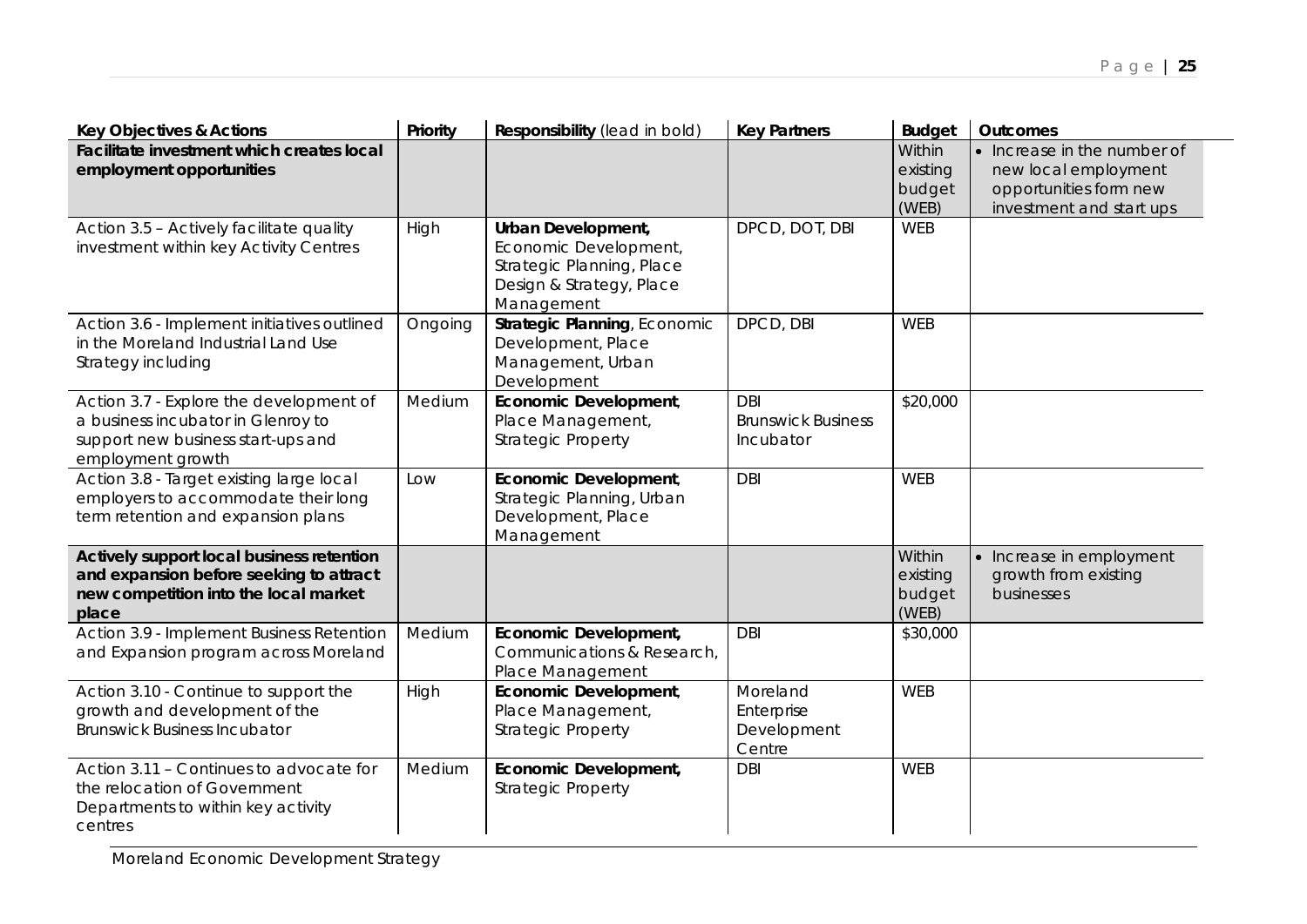# **Strategy 4.0 - Place Making and Activation**

#### **Issues & Challenges**

Economically sustainable and competitive communities should have an appropriately scaled and economically healthy activity centre focus.

To this end, at the community level, a wide range of commercial, residential, cultural, educational, civic and recreational uses should be located in activity centres. At the neighbourhood level, neighbourhood centres should contain local businesses that service the daily needs of the nearby residents.

In order to focus the longer term sustainable development of its activity centres, Council has completed three structure plans for the key activity centres of Glenroy, Coburg and Brunswick. These structure plans essentially provide the 'blue print' for the future land use planning, development, transport movement and activation within these activity centres.

The challenge is to facilitate, resource and implement outcomes which advance the communities aspirations as outlined within these structure plans. Whilst much of the stimulus will stem from private sector investment and opportunity, effective implementation will require concerted effort to engage, communicate and partner with key community and private sector stakeholders over coming years.

A further challenge for Council is the need to upgrade and improve the appearance of its local neighbourhood shopping strips to meet the local convenience needs of the surrounding residential community. With over 50 local shopping strips in existence the challenge to resource future upgrades and improvements will require a strategic and creative partnership approach between Council and key private and public sector stakeholders.

The opportunity also exists to build on the existing support provided to retail traders and their associations via ongoing marketing and promotions programs through the introduction of a targeted 'buy local' shopping program. Such a program would serve to support local business whilst raising awareness amongst the wider community of the need to support local enterprise.

Finally, a key component of place making is the activation of place. Place activation often requires the facilitation and coordination of public activities and cultural programs accessible to the wider community using the space. To this end, festival programs and efforts to drive arts and cultural pursuits across the city as a key activator of place should continue to be supported and advanced. Also, efforts promoting accessibility of a place must also be supported ensuring a wide diversity of community participate in public activities including initiatives involving youth, elderly and young families.

- Implement the Glenroy, Brunswick and Coburg structure plans using a place management approach
- Upgrade and improve function and appearance of local shopping strips
- Support the ongoing development of local shopping strips
- Continue to invest and upgrade public infrastructure to advance local economic development
- Drive place making programs to activate the public realm within activity centres and local shopping strips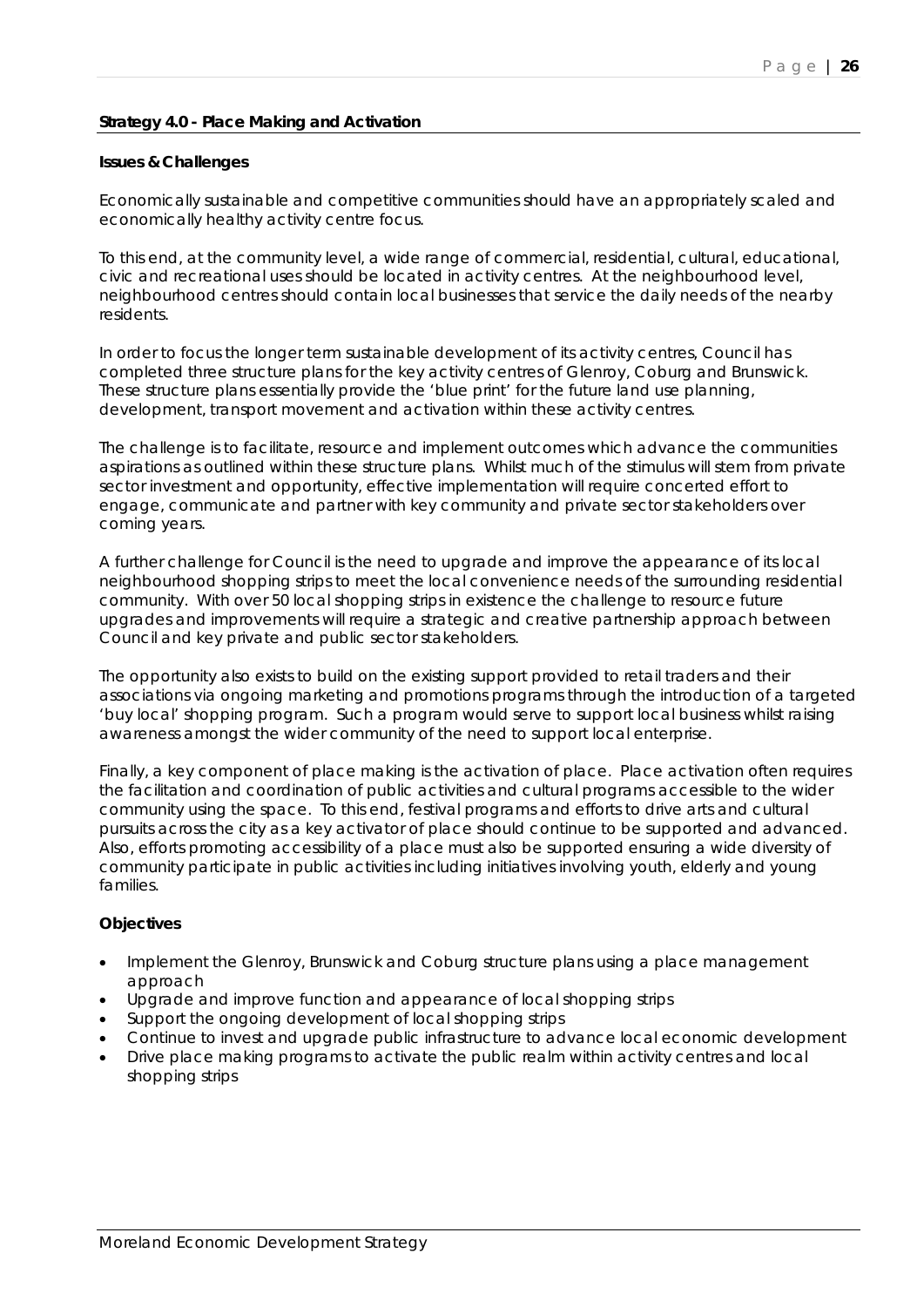# **Strategy 4.0 - Place Making and Activation**

| <b>Key Objectives &amp; Actions</b>                                                                                                  | Priority | <b>Responsibility</b> (lead in bold)                                                                                 | <b>Key Partners</b> | <b>Budget</b>                         | <b>Outcomes</b>                                                                                                        |
|--------------------------------------------------------------------------------------------------------------------------------------|----------|----------------------------------------------------------------------------------------------------------------------|---------------------|---------------------------------------|------------------------------------------------------------------------------------------------------------------------|
| Implementation key initiatives as outlined<br>within the Glenroy, Brunswick and<br>Coburg structure plans                            |          |                                                                                                                      |                     | Within<br>existing<br>budget<br>(WEB) | • Implementation of key<br>projects<br>• Better coordinate the<br>delivery of services with<br><b>Activity Centres</b> |
| <b>Action 4.1 - Create Community Advisory</b><br>groups to assist with the implementation<br>and delivery of approved Structure Plan | High     | Place Management, Social<br>Development                                                                              | N/A                 | WEB                                   |                                                                                                                        |
| Action 4.2- Establish Place Manager<br>service for Brunswick, Coburg and<br>Glenrov                                                  | High     | <b>Economic Development</b>                                                                                          | N/A                 | WEB                                   |                                                                                                                        |
| Action 4.3 - Undertake implementation of<br>key initiatives outlined within approved<br><b>Structure Plans</b>                       | High     | Place Management,<br>Economic Development,<br>Strategic Planning, Urban<br>Development, Place Design<br>and Strategy | DPCD, DOT, DBI      | WEB                                   |                                                                                                                        |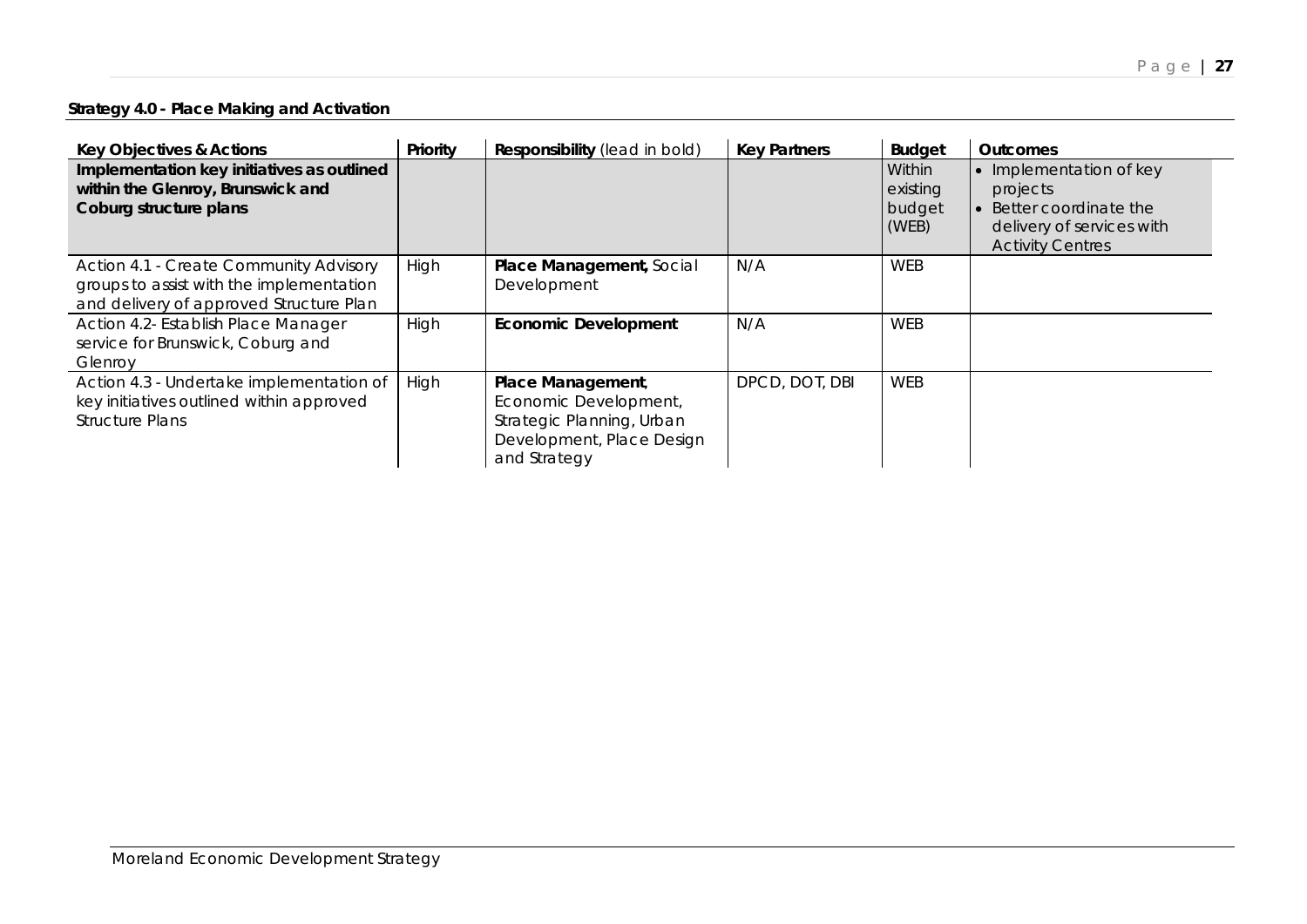| <b>Key Objectives &amp; Actions</b>                                                                                             | Priority | Responsibility (lead in bold)                                                                                                                                     | <b>Key Partners</b>                               | <b>Budget</b>                         | <b>Outcomes</b>                                                                                                                                                                                                                                                          |
|---------------------------------------------------------------------------------------------------------------------------------|----------|-------------------------------------------------------------------------------------------------------------------------------------------------------------------|---------------------------------------------------|---------------------------------------|--------------------------------------------------------------------------------------------------------------------------------------------------------------------------------------------------------------------------------------------------------------------------|
| Management and upgrade of local<br>shopping strips                                                                              |          |                                                                                                                                                                   |                                                   | Within<br>existing<br>budget<br>(WEB) | • Guide Council<br>improvements across local<br>shopping strips<br>• Strategic delivery of<br>shopping strip<br>improvements<br>• Partnership approach to<br>the delivery of infrastructure<br>improvements<br>• Increased use and viability<br>of local shopping strips |
| Action 4.4 - Develop and implement<br>strategic framework to guide the<br>development and renewal of local<br>shopping strips   | High     | Economic Development,<br>Place Management, Place<br>Design & Strategy, Social<br>Policy and Early Years,<br>Engineering & Transport,<br><b>Strategic Planning</b> | Local Traders,<br>Landlords,<br><b>Developers</b> | \$500,000                             |                                                                                                                                                                                                                                                                          |
| Action 4.5 - Implement programs<br>supporting the development and<br>residency of local artists within local<br>shopping strips | Low      | Economic Development,<br>Place Management, Social<br>Policy and Early Years, Arts<br>&Culture                                                                     | Local Artists                                     | \$10,000                              |                                                                                                                                                                                                                                                                          |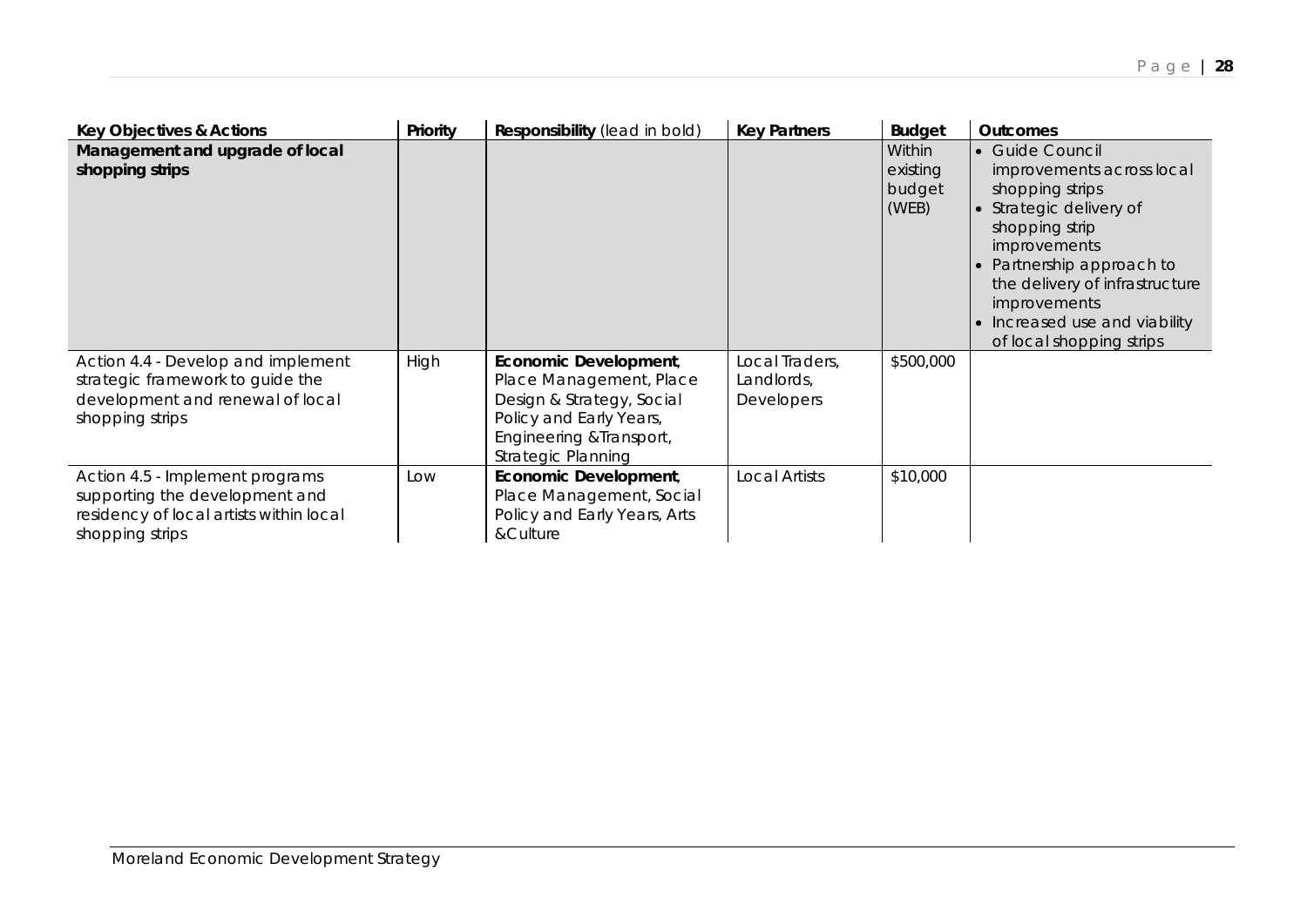| <b>Key Objectives &amp; Actions</b>                                                                                                                                                                                                       | Priority | Responsibility (lead in bold)                                                                                     | <b>Key Partners</b>                        | <b>Budget</b>                         | <b>Outcomes</b>                                                                                                                                                         |
|-------------------------------------------------------------------------------------------------------------------------------------------------------------------------------------------------------------------------------------------|----------|-------------------------------------------------------------------------------------------------------------------|--------------------------------------------|---------------------------------------|-------------------------------------------------------------------------------------------------------------------------------------------------------------------------|
| Support the development of local retail<br>precincts                                                                                                                                                                                      |          |                                                                                                                   |                                            | Within<br>existing<br>budget<br>(WEB) | • Increased economic output<br>of retail sector<br>• Increased private<br>investment in retail<br>precincts<br>• Increased community pride<br>in local retail precincts |
| Action 4.7 - Provide support and<br>assistance for the development of local<br>Trader associations and supporting<br>marketing programs.                                                                                                  | Ongoing  | Economic Development,<br>Place Management, Social<br>Policy and Early Years                                       | Trader<br>Associations                     | <b>WEB</b>                            |                                                                                                                                                                         |
| Action 4.8 - Manage the delivery of<br>Council's Special Rate/Charge program<br>for the marketing, promotions and<br>business development of designated<br>retail precincts                                                               | Ongoing  | Economic Development,<br>Finance, Governance,                                                                     | Trader<br>Associations                     | <b>WEB</b>                            |                                                                                                                                                                         |
| Action 4.9 - Establish a Shop local<br>program to promote local products and<br>services to the local community                                                                                                                           | Medium   | Economic Development,<br>Communications & Research,<br>Social Policy and Early Years                              | Traders, Trader<br>Associations            | \$30,000                              |                                                                                                                                                                         |
| Action 4.10 - Implement and manage<br>Council's outdoor Christmas Decoration<br>program                                                                                                                                                   | High     | Economic Development,<br>Place Management, Arts &<br>Culture, Engineering<br>Operations                           | Traders, Trader<br>Associations            | \$200,000                             |                                                                                                                                                                         |
| Action 4.11 - Review and consolidate<br>Council's Urban Villages policy to<br>facilitate increased commercial activity<br>along key transport corridors and activity<br>nodes (outside of Principal and Major<br><b>Activity Centres)</b> | High     | Economic Development,<br>Place Management, Urban<br>Development, Strategic<br>Planning and City<br>Infrastructure | Local Traders,<br>Landlords,<br>Developers | <b>WEB</b>                            |                                                                                                                                                                         |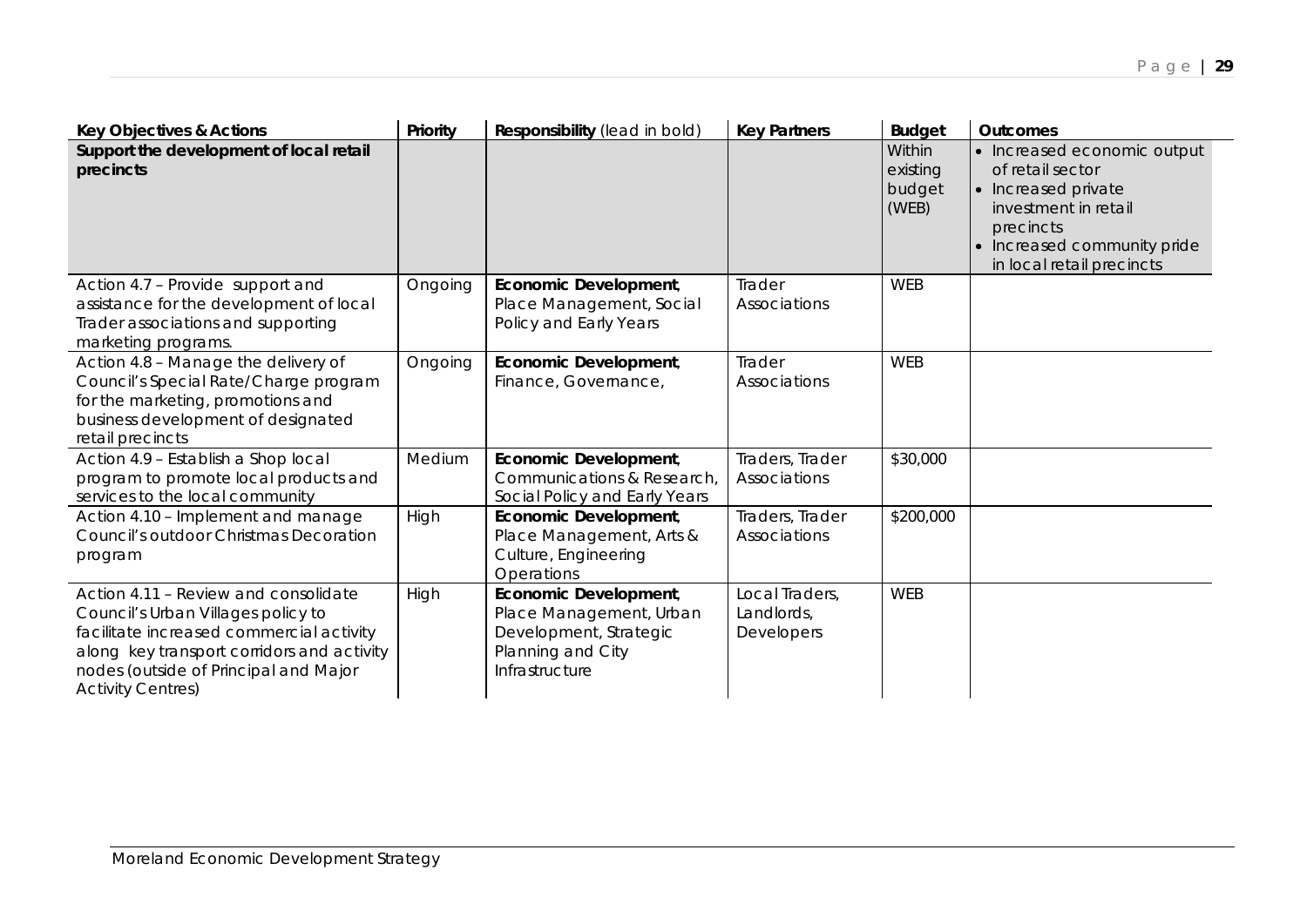| <b>Key Objectives &amp; Actions</b>                                                                                                              | Priority | Responsibility (lead in bold)                                                                                                     | <b>Key Partners</b>                | <b>Budget</b>                         | <b>Outcomes</b>                                                                                                                                                                                                                                                                               |
|--------------------------------------------------------------------------------------------------------------------------------------------------|----------|-----------------------------------------------------------------------------------------------------------------------------------|------------------------------------|---------------------------------------|-----------------------------------------------------------------------------------------------------------------------------------------------------------------------------------------------------------------------------------------------------------------------------------------------|
| Continued investment in public<br>infrastructure                                                                                                 |          |                                                                                                                                   |                                    | Within<br>existing<br>budget<br>(WEB) | • Continued investment in<br>local infrastructure<br>supporting business growth<br>and development<br>• Delivery of new technology<br>which advances and<br>supports local enterprise<br>• Increased investment in<br>public infrastructure within<br>activity centres and<br>shopping strips |
| Action 4.12 - Deliver annual capital works<br>and investment program                                                                             | High     | Engineering & Transport, Place<br>Design & Strategy, Business<br>Development                                                      | Traders, Trader<br>Associations    | <b>WEB</b>                            |                                                                                                                                                                                                                                                                                               |
| Action 4.13 - Facilitate the appropriate<br>investment in broadband technology<br>upgrades across the City                                       | Medium   | Economic Development, City<br>Infrastructure                                                                                      | <b>NBNCo</b>                       | <b>WEB</b>                            |                                                                                                                                                                                                                                                                                               |
| Action 4.14 - Establish a comprehensive<br>Development Contributions Plan with a<br>view to advancing investment in public<br>infrastructure     | High     | Strategic Planning, Urban<br>Development, City<br>Infrastructure, Economic<br>Development, Place Design<br>& Strategy, Open Space | DPCD,<br>Developers,<br>landowners | <b>WEB</b>                            |                                                                                                                                                                                                                                                                                               |
| Activation of public spaces within activity<br>centres and shopping strips                                                                       |          |                                                                                                                                   |                                    |                                       | • Increased public art in<br>activity centres<br>• Increase in the number of<br>community driven festivals,<br>events and markets                                                                                                                                                             |
| Action 4.15 - Support the continued<br>development of community public art<br>programs                                                           | Medium   | Arts & Culture, Economic<br>Development, Place<br>Management                                                                      | Traders, Trader<br>Associations    | \$20,000                              |                                                                                                                                                                                                                                                                                               |
| Action 4.16 - Actively support trader and<br>community led festivals, events and<br>markets within activity centres and local<br>shopping strips | Medium   | <b>Economic Development, Arts</b><br>& Culture                                                                                    | Traders, Trader<br>Associations    | <b>WEB</b>                            |                                                                                                                                                                                                                                                                                               |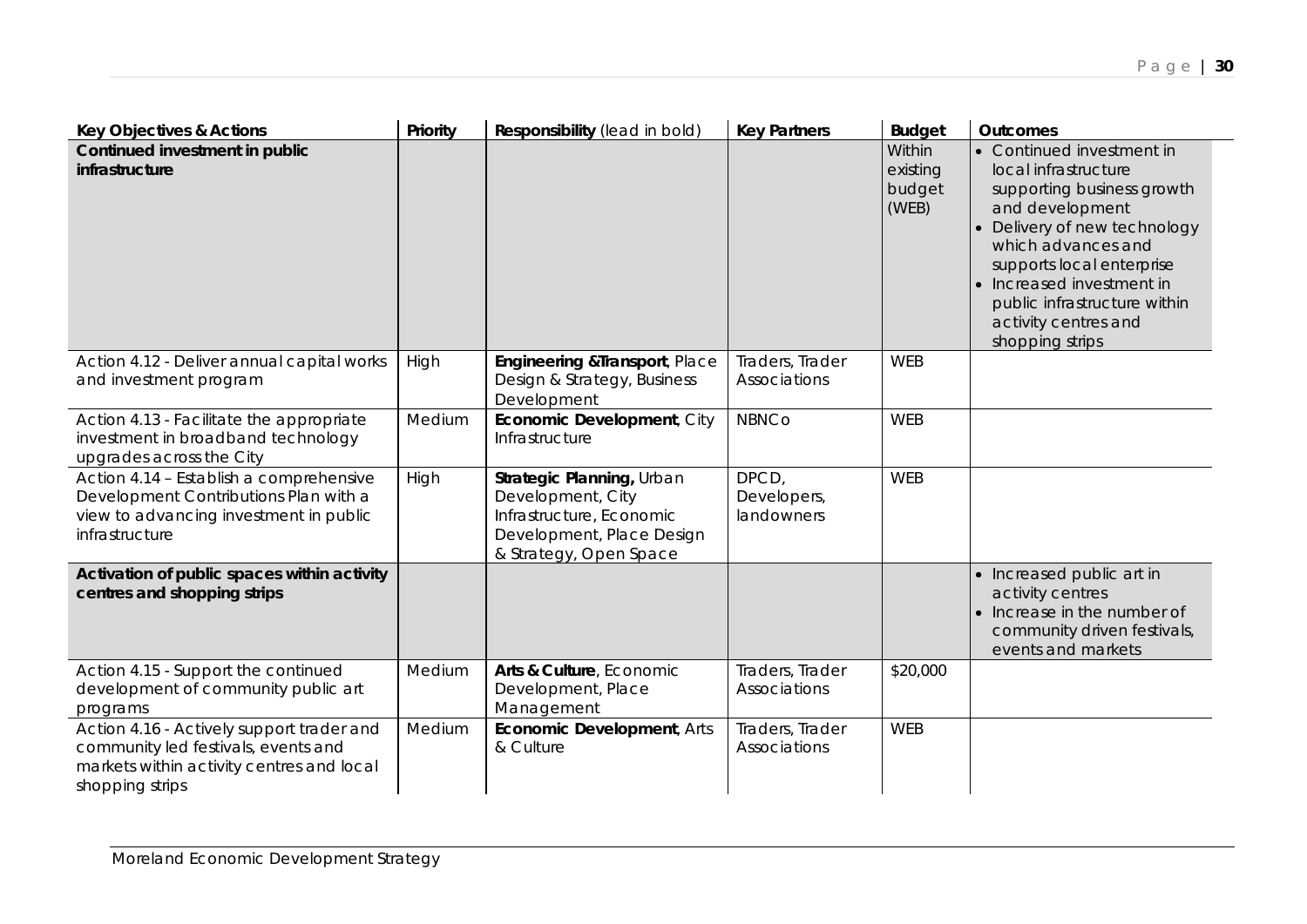# **Strategy 5.0 - Workforce Development**

#### **Issues & Challenges**

There are approximately 60,000 Moreland residents in the workforce and only 30,000 local employment opportunities. Just over 30% (i.e. 10,000) of these local jobs are occupied by local residents. Therefore, everyday around 50,000 residents travel outside Moreland to work – this equates to over 100,000 trips to and from work.

The challenge for Moreland is to not only attract investment and business development to increase local employment opportunities for those 50,000 residents who leave Moreland everyday to work elsewhere but to ensure there is a greater match between the skills of the local workforce and the skills required drive Moreland's local economy.

Initiatives to 'up skill' the local community, improve the matching of skills to key industries and establishing more flexible work practices are all important actions to help address these problems. Another challenge is to ensure the local workforce is trained and ready for the demands of tomorrow's economy.

Local Learning and Employment Networks (LLENS) are an initiative of the State Government and have been established to improve linkages and enhance employment opportunities. The Cities of Moreland, Darebin and Yarra have invested resources into the establishment of the Northern LLEN and this investment provides important foundations for this strategy.

Typically the State Government is the key driver of services around workforce development, however more work and investigation is needed to clearly establish where Council's efforts can best add value to the development of the local workforce.

- Communicate and improve community access to available local skills and training programs
- Develop a long term employment and workforce development strategy to focus Council effort for maximum community benefit
- Improve the match between the skills of the local workforce and the skills required by the existing and future business community
- Actively support marginalised groups in the community to become workplace ready for employment in the region
- Foster a partnership based approach with key stakeholders to provide the best support for local residents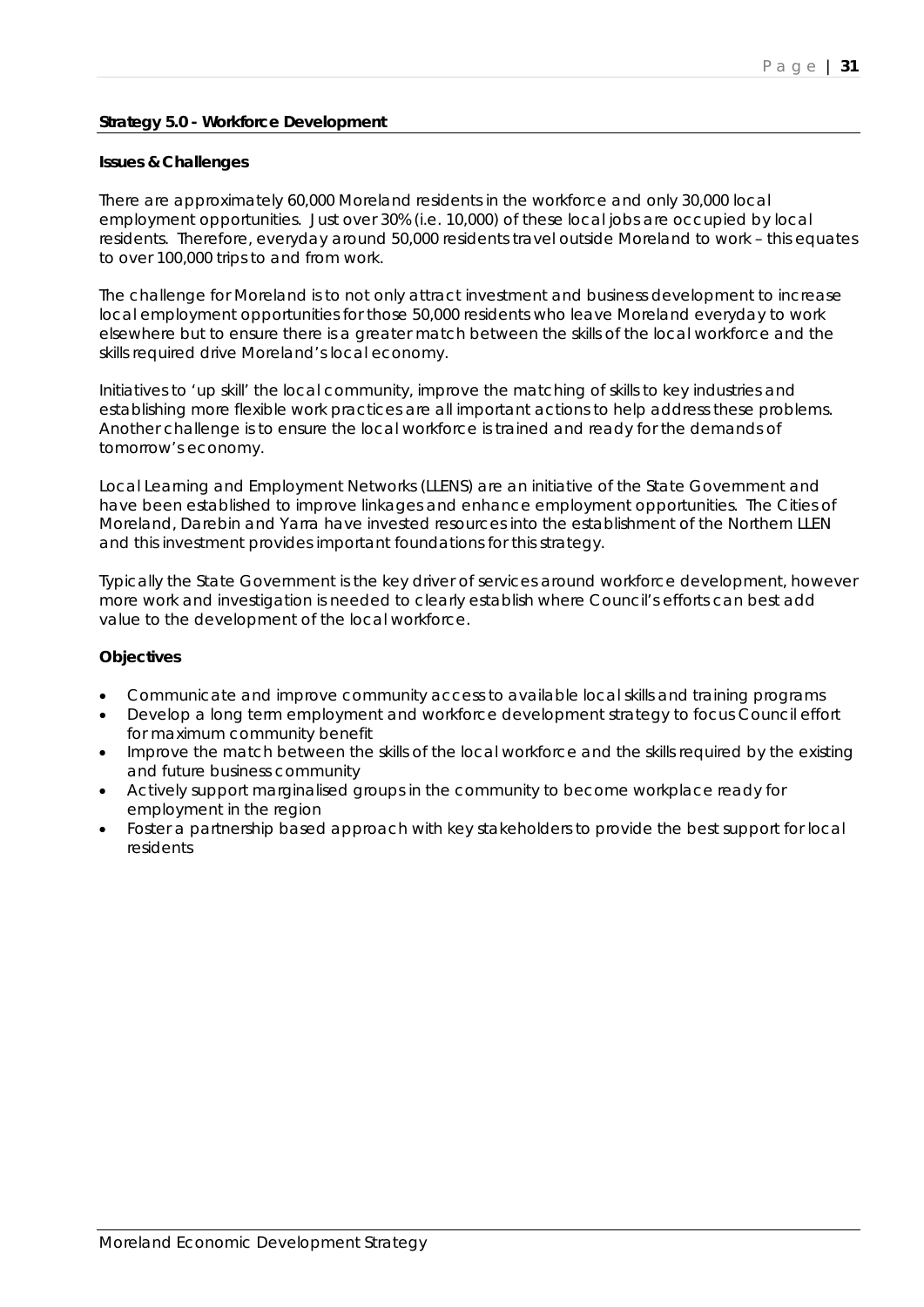**Strategy 5.0 - Workforce Development**

| <b>Key Objectives &amp; Actions</b>                                                                                                               | Priority | Responsibility (lead in bold)                                                | <b>Key Partners</b>               | <b>Budget</b>                         | <b>Outcomes</b>                                                                                                                                                     |
|---------------------------------------------------------------------------------------------------------------------------------------------------|----------|------------------------------------------------------------------------------|-----------------------------------|---------------------------------------|---------------------------------------------------------------------------------------------------------------------------------------------------------------------|
| Communicate and improve community<br>access to available local skills and<br>training programs                                                    |          |                                                                              |                                   | Within<br>existing<br>budget<br>(WEB) | • Increase local access and<br>participation into<br>workforce development<br>programs<br>• More informed community<br>on available skills and<br>training programs |
| Action 5.1 - Develop a skills and training<br>kit for local residents                                                                             | Low      | Economic Development,<br>Social Policy and Early Years                       | LLENS,<br>Neighbourhood<br>Houses | \$15,000                              |                                                                                                                                                                     |
| Action 5.2 - Develop an on-line portal of<br>available local skills and training<br>programs in partnership with local service<br>providers       | Low      | Economic Development,<br>Social Policy and Early Years,<br>Youth and Leisure | <b>LLENS</b>                      | \$10,000                              |                                                                                                                                                                     |
| Develop a long term employment and<br>workforce development strategy to focus<br>Council effort for maximum community<br>benefit                  |          |                                                                              |                                   | Within<br>existing<br>budget<br>(WEB) | • Improvement in overall<br>efficiency of existing skills<br>and workforce<br>development programs                                                                  |
| Action 5.3 - Establish Employment<br>Development service to lead workforce<br>development issues for Council                                      | High     | Economic Development,<br>Social Policy and Early Years,<br>Youth and Leisure | LLENS, DPCD                       | \$80,000                              |                                                                                                                                                                     |
| Action 5.4 - Develop and implement an<br>employment and workforce<br>development strategy that aims to<br>improve local efficiencies and outcomes | Medium   | Economic Development,<br>Social Policy and Early Years                       | <b>DPCD</b>                       | \$30,000                              |                                                                                                                                                                     |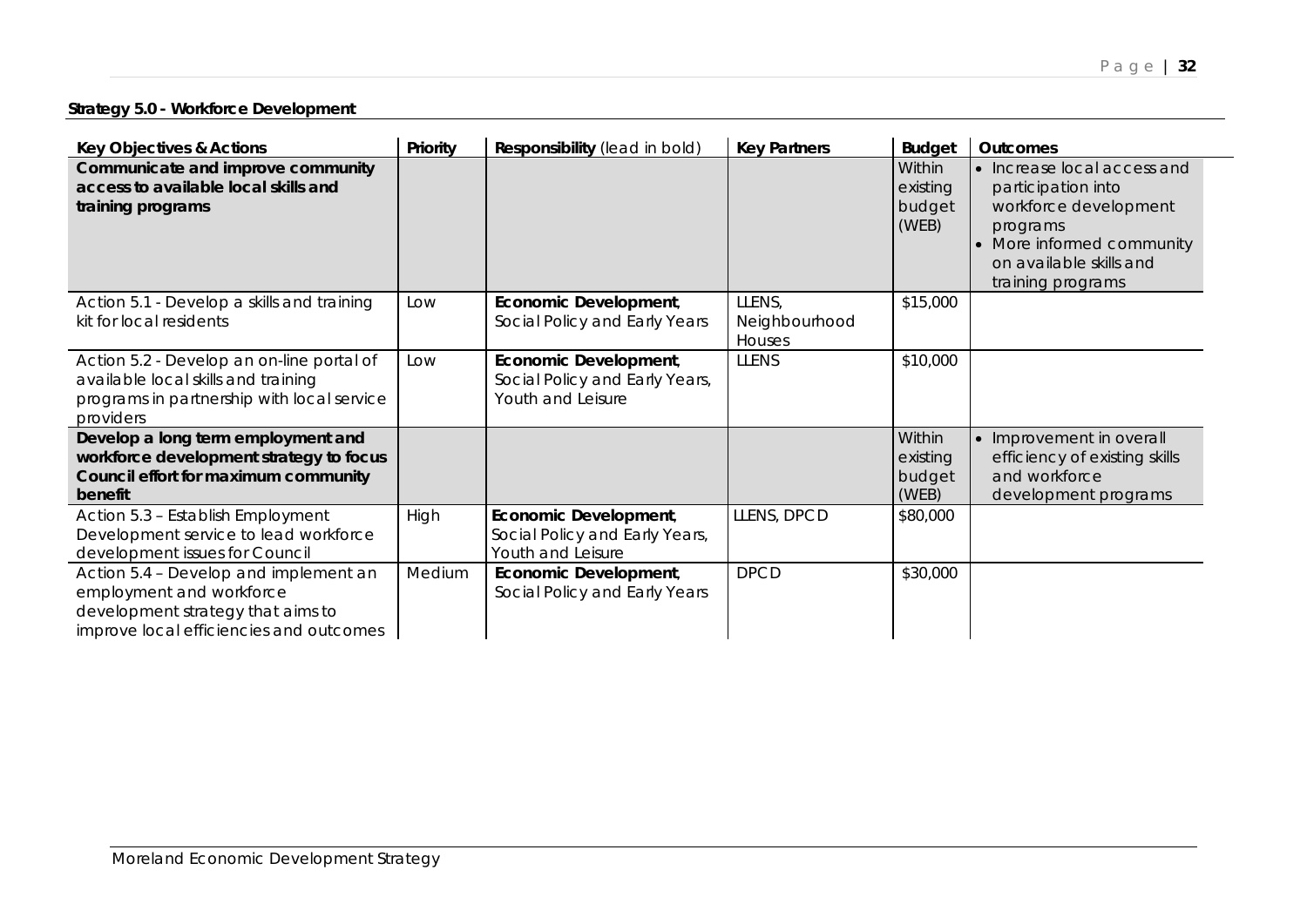| <b>Key Objectives &amp; Actions</b>                                                                                                                                                             | Priority | Responsibility (lead in bold)                          | <b>Key Partners</b>                     | <b>Budget</b>                         | <b>Outcomes</b>                                                                                                                               |
|-------------------------------------------------------------------------------------------------------------------------------------------------------------------------------------------------|----------|--------------------------------------------------------|-----------------------------------------|---------------------------------------|-----------------------------------------------------------------------------------------------------------------------------------------------|
| Improve the match between the skills of<br>the local workforce and the skills<br>required by the existing and future<br>business community                                                      |          |                                                        |                                         | Within<br>existing<br>budget<br>(WEB) | • Increase in local workforce<br>working in Moreland<br>• Workforce training and skill<br>development in<br>sustainability related<br>sectors |
| Action 5.5 - Implement initiatives outlined<br>in the Jobs for a future economy<br>program                                                                                                      | High     | <b>Economic Development</b>                            | <b>DPCD</b>                             | <b>WEB</b>                            |                                                                                                                                               |
| Action 5.6 - Promote the merits of life-long<br>learning to business operators and local<br>workforce                                                                                           | Medium   | Economic Development,<br>Social Policy and Early Years | DPCD,<br>Neighbourhood<br><b>Houses</b> | \$5,000                               |                                                                                                                                               |
| Action 5.7 - Implement workforce<br>development programs supporting future<br>local business needs                                                                                              | Medium   | <b>Economic Development</b>                            | <b>DPCD</b>                             | \$5,000                               |                                                                                                                                               |
| Action 5.8 - Continue to employ<br>apprentices and trainees within Councils<br>operations, and develop programs that<br>ensure post training employment is within<br>Council or within Moreland | Medium   | Economic Development,<br>Social Policy and Early Years | <b>Northlink</b>                        | <b>WEB</b>                            |                                                                                                                                               |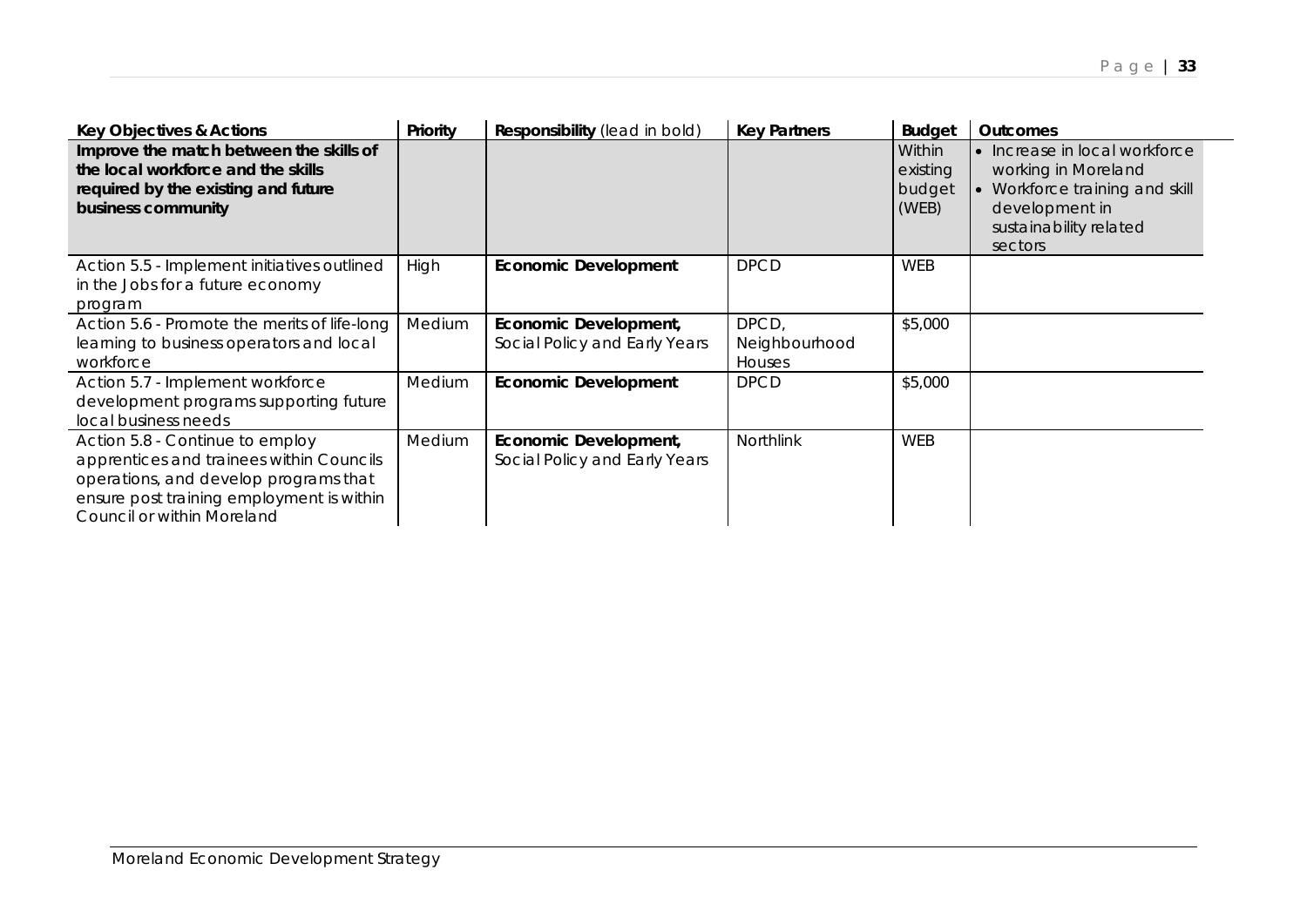| <b>Key Objectives &amp; Actions</b>                                                                                                                                          | Priority | Responsibility (lead in bold)                                                         | <b>Key Partners</b>                                                                                | <b>Budget</b>                         | <b>Outcomes</b>                                                                                                                                             |
|------------------------------------------------------------------------------------------------------------------------------------------------------------------------------|----------|---------------------------------------------------------------------------------------|----------------------------------------------------------------------------------------------------|---------------------------------------|-------------------------------------------------------------------------------------------------------------------------------------------------------------|
| Actively support marginalised groups in<br>the community to become workplace<br>ready for employment in the region                                                           |          |                                                                                       |                                                                                                    | Within<br>existing<br>budget<br>(WEB) | • Increased employment<br>opportunities for newly<br>arrived migrants<br>• Increased local indigenous<br>employment opportunities<br>• Reduced unemployment |
| Action 5.9 - Identify whether more is<br>needed to support the training and<br>workforce development of new migrants.                                                        | Medium   | Economic Development,<br>Social Policy and Early Years                                | <b>DPCD</b>                                                                                        | <b>WEB</b>                            |                                                                                                                                                             |
| Action 5.10 - Support the skills and<br>workforce development of Moreland's<br>indigenous community via the 'Close the<br>Gap' program in partnership with local<br>industry | High     | Economic Development,<br>Social Policy and Early Years                                | Victorian<br>Aboriginal<br>Chamber of<br>Commerce,<br>Northern Region<br>Close the Gap<br>Campaign | \$10,000                              |                                                                                                                                                             |
| Action 5.11 - Work in partnership with<br>CERES in its delivery of work programs for<br>marginalised groups, including new<br>arrivals                                       | Medium   | Economic Development,<br>Social Policy and Early Years                                | <b>CERES</b>                                                                                       | <b>WEB</b>                            |                                                                                                                                                             |
| Action 5.12 - Develop action plan<br>specifically to reduce high levels of<br>unemployment across the north of the<br>municipality.                                          | Medium   | Economic Development,<br>Social Policy and Early Years                                | DPCD, LLEN,<br>Apprenticeships<br>Plus                                                             | <b>WEB</b>                            |                                                                                                                                                             |
| Foster a partnership based approach with<br>key stakeholders to provide the best<br>support for local residents                                                              |          |                                                                                       |                                                                                                    | Within<br>existing<br>budget<br>(WEB) | • A 'joined up' approach to<br>skills, training and<br>workforce development in<br>Moreland                                                                 |
| Action 5.13 - Continue to create local<br>employment pathways, work experience<br>initiatives and targeted mentoring<br>programs through the local LLEN                      | Medium   | Economic Development,<br>Social Policy and Early Years,<br>Youth and Leisure          | LLEN                                                                                               | \$10,000                              |                                                                                                                                                             |
| Action 5.14 - Continue to support and<br>promote Apprenticeships Plus and<br>connect this initiative to a future<br>employment strategy                                      | High     | Organisational Development,<br>Economic Development,<br>Social Policy and Early Years | Apprenticeships<br>Plus                                                                            | \$20,000                              |                                                                                                                                                             |